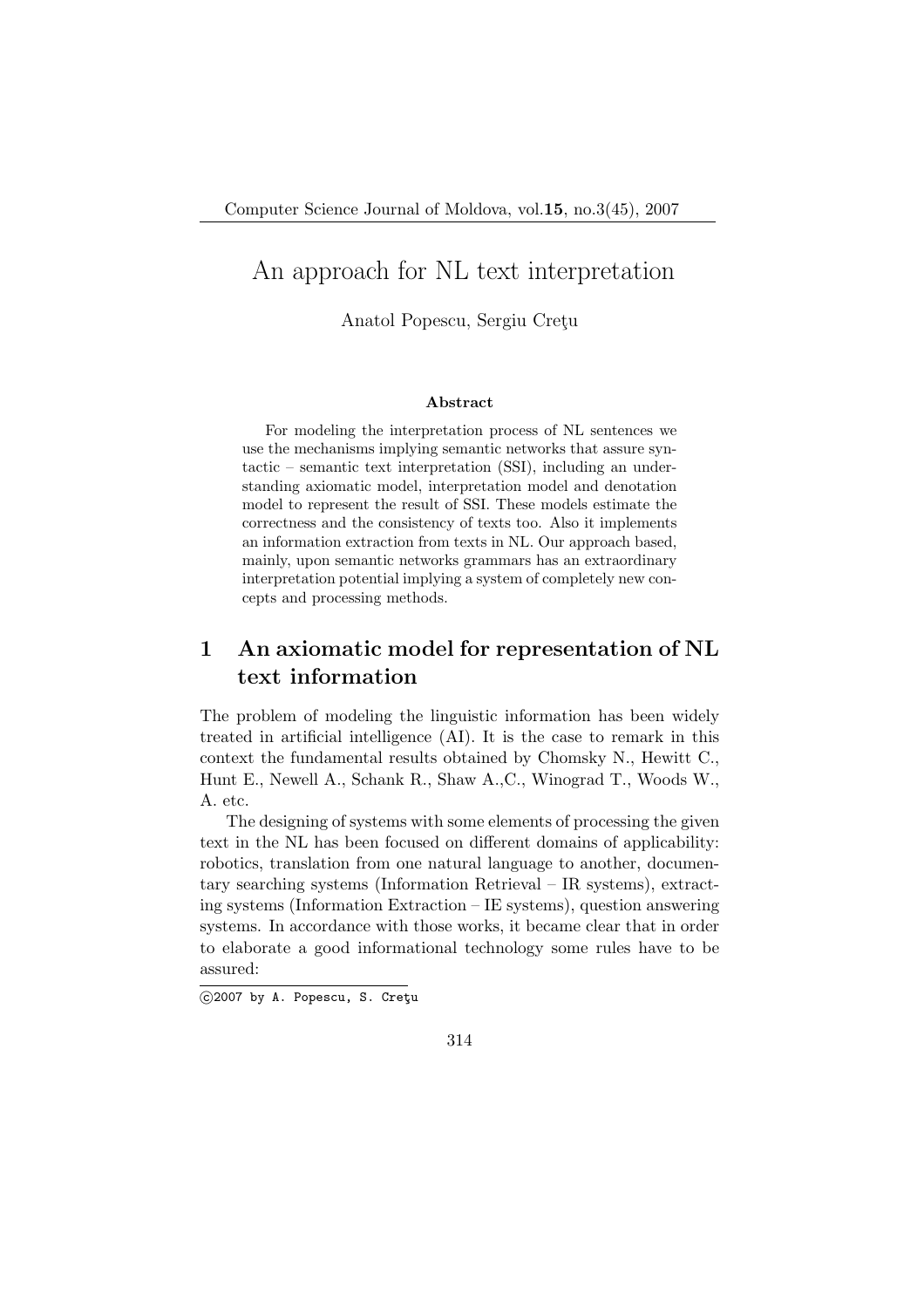- Elaboration of big knowledge bases, in order to stock the needed information for the mechanism of processing the NL text;
- Development of some techniques of interpretation and deduction, that would assure management of the implicit and the explicit information, contained in the text in NL, using the given information from our knowledge bases.

The implementation of both directions of designing needs conceptual and physical efforts.

Our work represents only a description of the principles and methods of designing a system of semantic – syntactical interpretation of the texts in NL.

By SSI of the texts in NL we understand the process of analysis and extraction of linguistic information, contained in the texts, used in a well determined context, assured by an adequate knowledge base.

The main difficulties that may appear in the process of designing are:

- The absence of a good linguistic corpus (because of the huge dimension);
- The complexity of the reconstruction of the elaborated grammars, using linguistic corpus;
- The difficulty of modifying the used grammars.

The system which we propose in our work, the ISS – GLOS, unlike other similar systems (LUNAR, ORACLE, MURAX, PROTOSYN-TEX, etc.), interprets the text given in NL using a knowledge base, which might be accessed by a formal language – language of the knowledge base (LBC), designed ad-hoc.

The novelty of our proposal consists in the fact that the same formal language (LBC) is used both for designing the rules of the interpretation the text in NL and for the elaboration and the administration of our knowledge base. This uniformity of our work permits the development of some extensible techniques, extremely efficient in the regrouping of our system for new domains of applicability.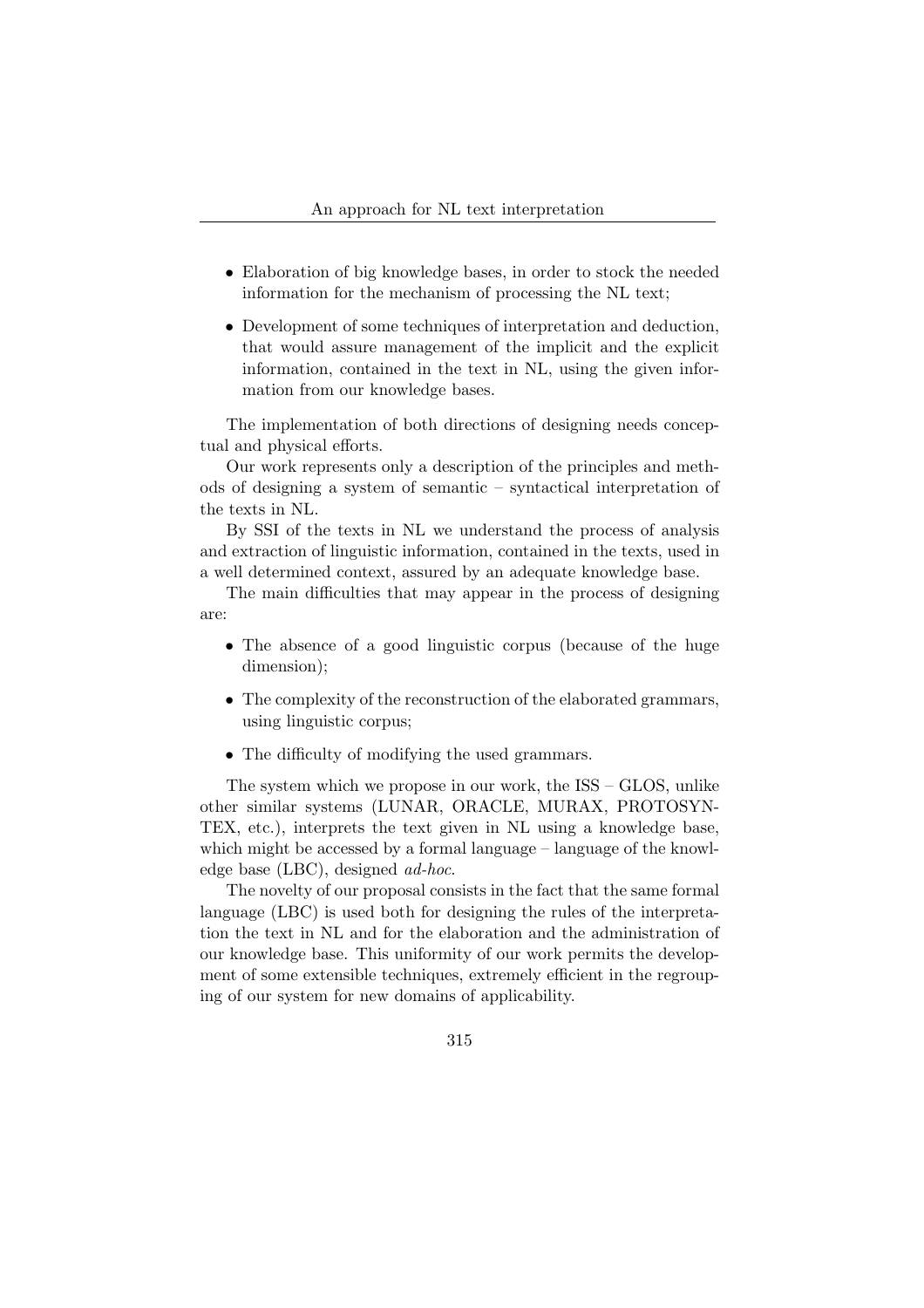In order to realize the system of SSI we have made the following:

- The elaboration of the principles of modeling of understanding of given texts in NL, with the purpose of extracting and analyzing the information;
- Design of the process of storage the information with semantic significance;
- The elaboration of the principles of extraction and identification of the information stocked in our memorizing base;
- The implementation of some techniques of extension and adaptability of the elements responsible for the storage of information.

Syntactic – semantic text interpretation of the texts in NL, for our proposed system, is based on a model of understanding the sense of the analyzed text. The reader (the speaker) realizes this fact by the linguistic competence. There are three possible types of linguistic competence.

Definition 1.1. The linguistic competence of the speaker to produce sequences of words, syntactically correct, without any implications of the sense we will name as syntactical competence in general or just syntactical competence, where there are no ambiguities.

The second definition deals with semantics and has to be treated as the process of giving meaning to the linguistic unities. In this domain there exists sufficient confusion and different opinions concerning its elimination. We will adopt the following strategy.

Definition 1.2. We will name as semantic competence the linguistic competence of the speaker to establish semantic relations between different parts of speech: relations of inclusion – that contain the sense of the speech – anaphoric relations, etc.

It remains the last aspect of our linguistic competence – the denotative one.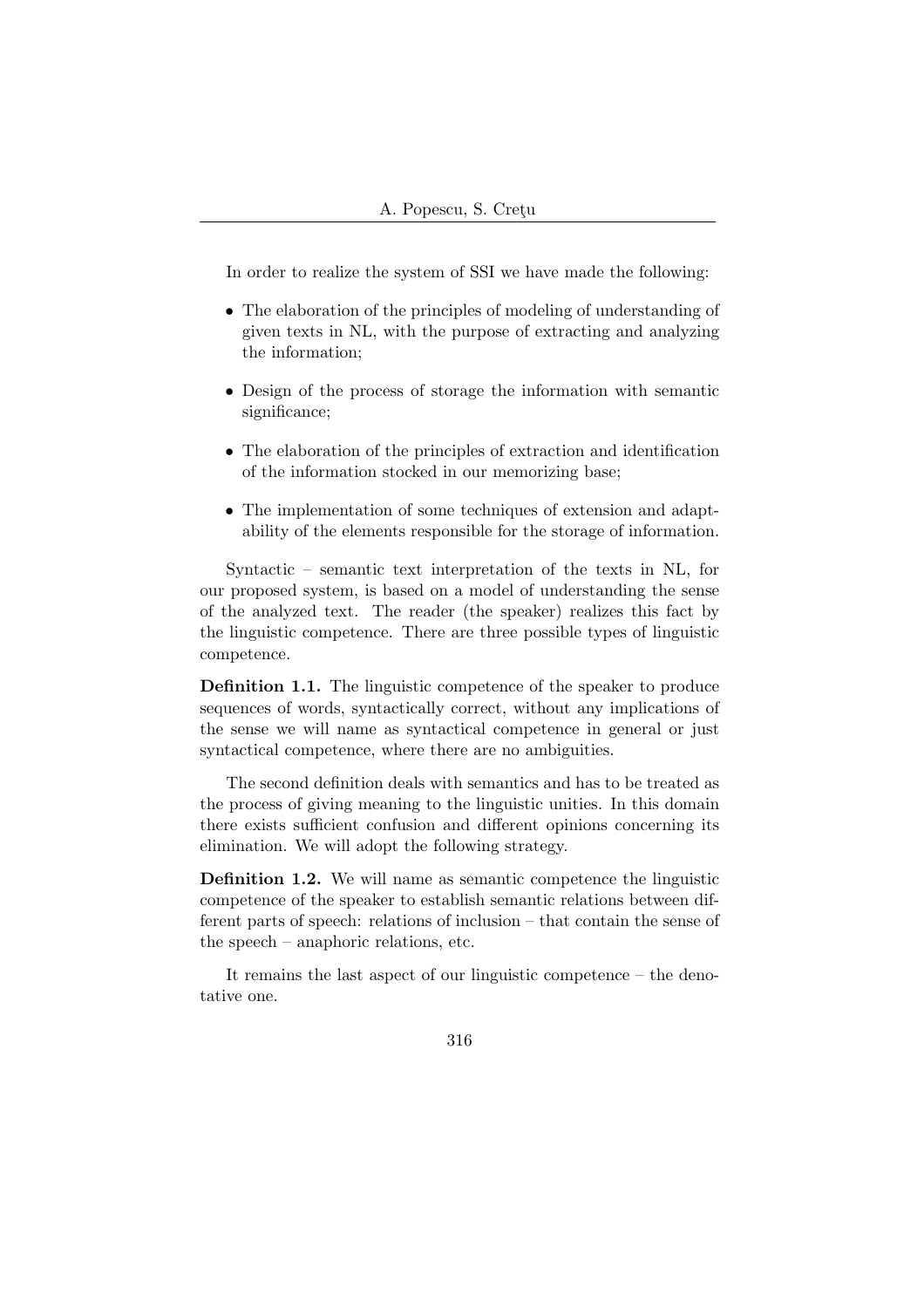Definition 1.3. We will name as pragmatic competence the linguistic competence of the speaker to assign the denotative sense to syntagmas, propositions and linguistic phrases.

We can make the following conclusion:

Assertion: the process of interpretation a text in NL supposes the ability of the speaker to manifest three linguistic competences, which have been mentioned above: syntactical in general, semantic and pragmatic.

This manifestation has an integrative character. It's hard to formulate in an explicit way the rules of the interaction of the syntax, semantics and pragmatics, in the process of understanding the text. We may suppose that the syntactical competence is a primary one. On its base it manifests the semantic competence of the speaker (the speaker may indicate the synonyms, the antonyms etc. and he has the conscience of the supposed anaphoric relations). And finally, the pragmatic competence is the result of the synthesis of our syntactic competence, our semantic competence, but also of the pragmatic competence which is anterior to the act of understanding, based on a pragmatic experience (stocked in a knowledge base, for example like some syntagmas with a more or less linguistic form). Their integration is effectuated by a formal, specialized language LBC, proposed during our work and which contains the essence of our proposals. The axiomatic model, which underlies the LBC is only a development of the other models used in order to describe the semantics of programming languages [1, 2, 5]. It stipulates the existence of the following entities – a finite set or an infinite one:

- 1)  $O$  the totality of the objects going to be used;
- 2)  $M$  the totality of mental acts judgments, thoughts about the analyzed objects;
- 3)  $\mathcal{C}$  the composition of the mental acts.

We won't specify the physiological nature of our mental acts. It is important that when applied to the object from the set O, the mental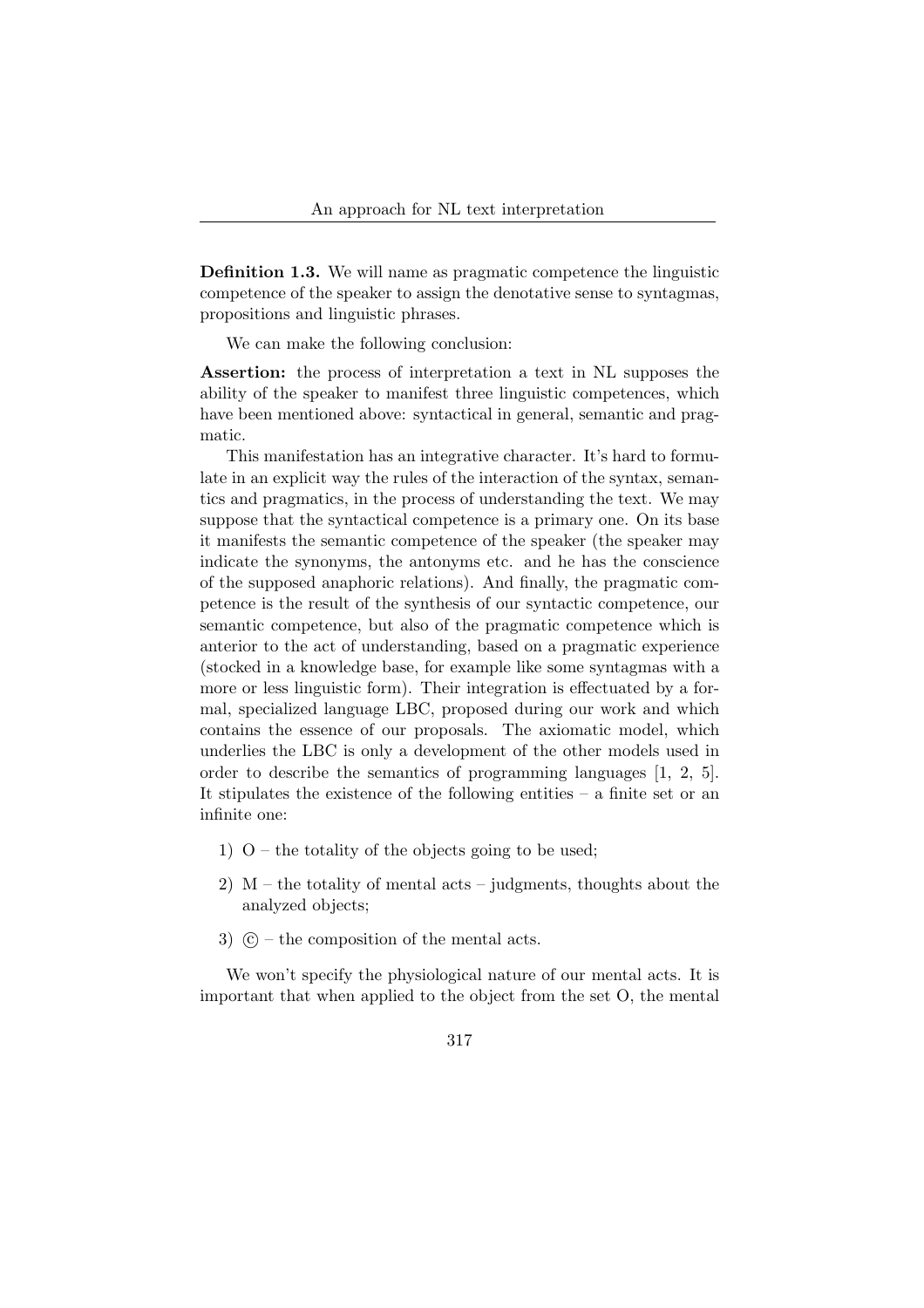act produces an object that belongs to the same set of objects O. It postulates the inefficiency of the application of the mental act, by admitting the existence of an object  $\omega$  – the null object of the set O. It's admissible the application of a long chain of mental acts, concerning the object. In this case, the chains of mental acts are produced using the operation of composition  $\odot$ . There exists a mental act I, which identifies the object itself. The model, which integrates the sets O, M may be defined as:

$$
MA = (O, M, \odot),
$$

where  $O$ ,  $M$  and  $\odot$  are the entities from above.

In order to create some axioms for the MA model we have to make the following definition:

Definition 1.4. There exist the following sets:

- 1) T={ t | ( $\forall$  m) m (c̄) t =  $\omega$ } the set of terminal objects the objects with the sense fixed in a vocabulary or register. Every mental act, in this situation, is considered null (the  $\omega$  object). We have to accept the interpretation proposed in the vocabulary, register;
- 2) E= { e | e  $\neq \omega \wedge (\forall \text{ m}) \text{ m }$  (c) e =  $\omega$ } the set of elementary terminal objects. So, the null is eliminated;
- 3)  $C = O \setminus E$  the set of composed objects, non-elementary, nonterminal. Towards those objects we can formulate and apply the chains bound together by the operation  $\mathcal{C}$ .

The stipulated axioms for the MA model are:

A1. m  $\odot$  A  $\in$  O **A2.** ( $\alpha$  )  $\odot$  m)  $A=\alpha$  (m(A)) A3. I  $\odot$  A=A **A4.**  $(\exists \omega) (\forall \text{ m}) \text{ m}(\mathbf{\hat{c}}) \omega = \omega$ A5.  $(\forall \omega \, [(\forall \, m) \, m \odot \omega = A \rightarrow (\forall \, A \, (\exists \, \alpha) \, \alpha \, \odot A = \omega)]$ **A6.**  $(\forall \alpha, e) [\alpha (A) = e \longleftrightarrow \alpha (B) = e] \longrightarrow A = B$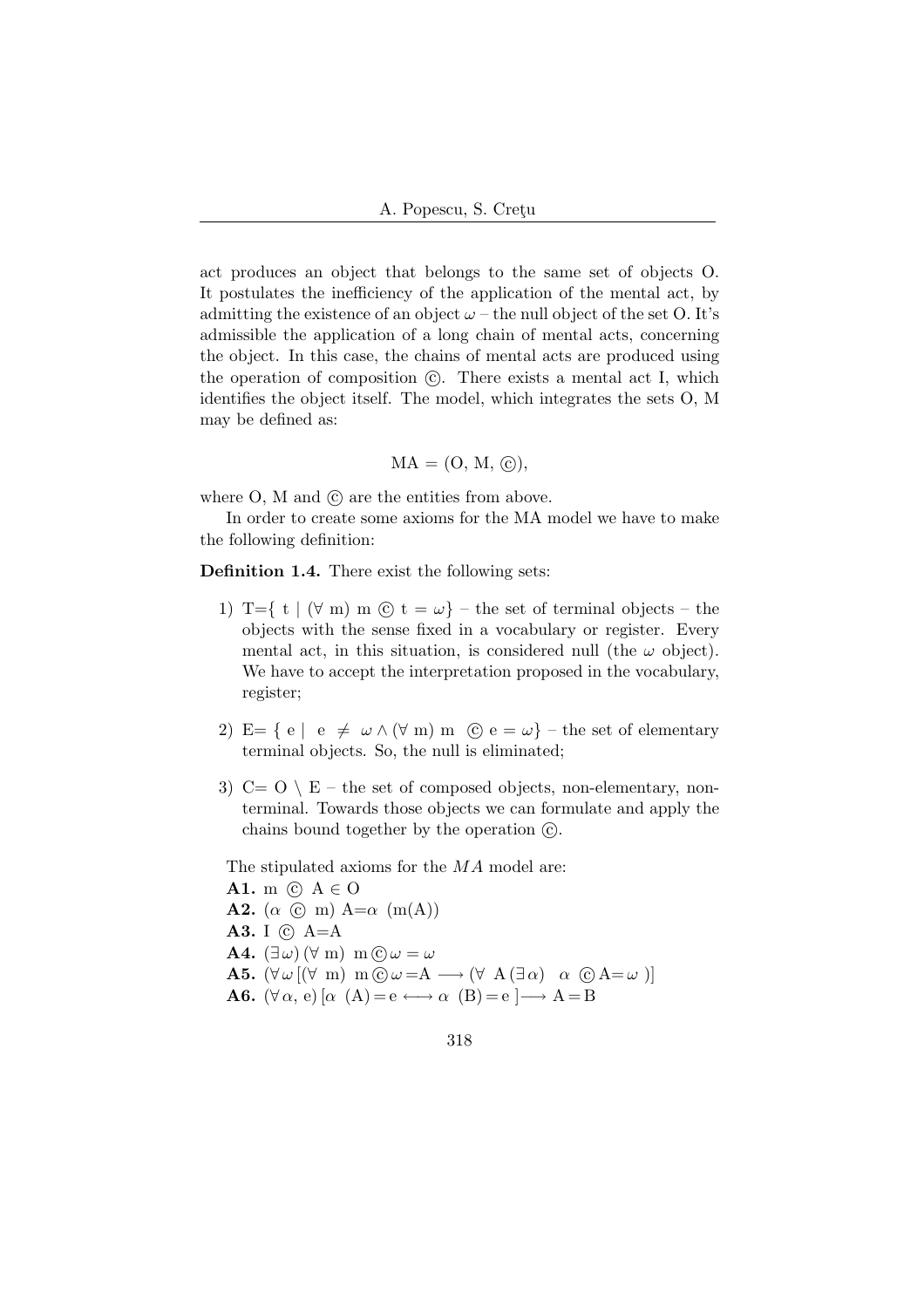Axiom A1 assures closing of the set O, concerning the mental acts. It's an important condition that simplifies the situation.

Axiom A2 defines the technique of combination of the mental acts and the axiom  $\mathbf{A3}$  stipulates the existence of a mental act, which identifies the object. The axiom A4 postulates the existence of the null object and the axiom A5 denotes the existence of the bound chains of mental acts, which may generate null objects. The equality of the objects (its interpretation) is dictated by the axiom A6. In order to define our axioms we have used the following notations:

- m is the mental act that belongs to M;
- $\alpha$  is the complex mental act got by the operation  $\hat{c}$  and belongs to the model;
- A, B ... are names of the objects that belong to the set O.

**Definition 1.5.** Two mental acts  $\alpha_1$  and  $\alpha_2$  are dependent one on another, if there exist a third mental act  $\beta$  so that the following equalities are true:

$$
\alpha_1 = \beta \odot \alpha_2
$$
 or  $\alpha_2 = \beta \odot \alpha_1$ 

We will respect the tradition and we will denote this dependence –  $dep(\alpha_1, \alpha_2)$ , which is a predicate. The defined definition has the following properties:

- 1) The relation of semantic dependence in  $M^*$  is reflexive, symmetrical and non-transitive.
- 2) dep  $(\alpha, I) =$  dep  $(I, \alpha)$ .
- 3)  $m_1 \neq m_2 \longrightarrow \text{not} (\text{dep} (m_1, m_2))$
- 4)  $\beta_1 \odot \alpha_1 = \beta_2 \odot \alpha_2 \longrightarrow \text{dep}(\alpha_1, \alpha_2)$
- 5) dep  $(\alpha_1, \alpha_2) \longrightarrow$  dep  $(\alpha_1 \odot \beta, \alpha_2 \odot \beta)$
- 6) dep  $(\beta \odot \alpha_1, \alpha_2) \longrightarrow$  dep  $(\alpha_1, \alpha_2)$ .
	- 319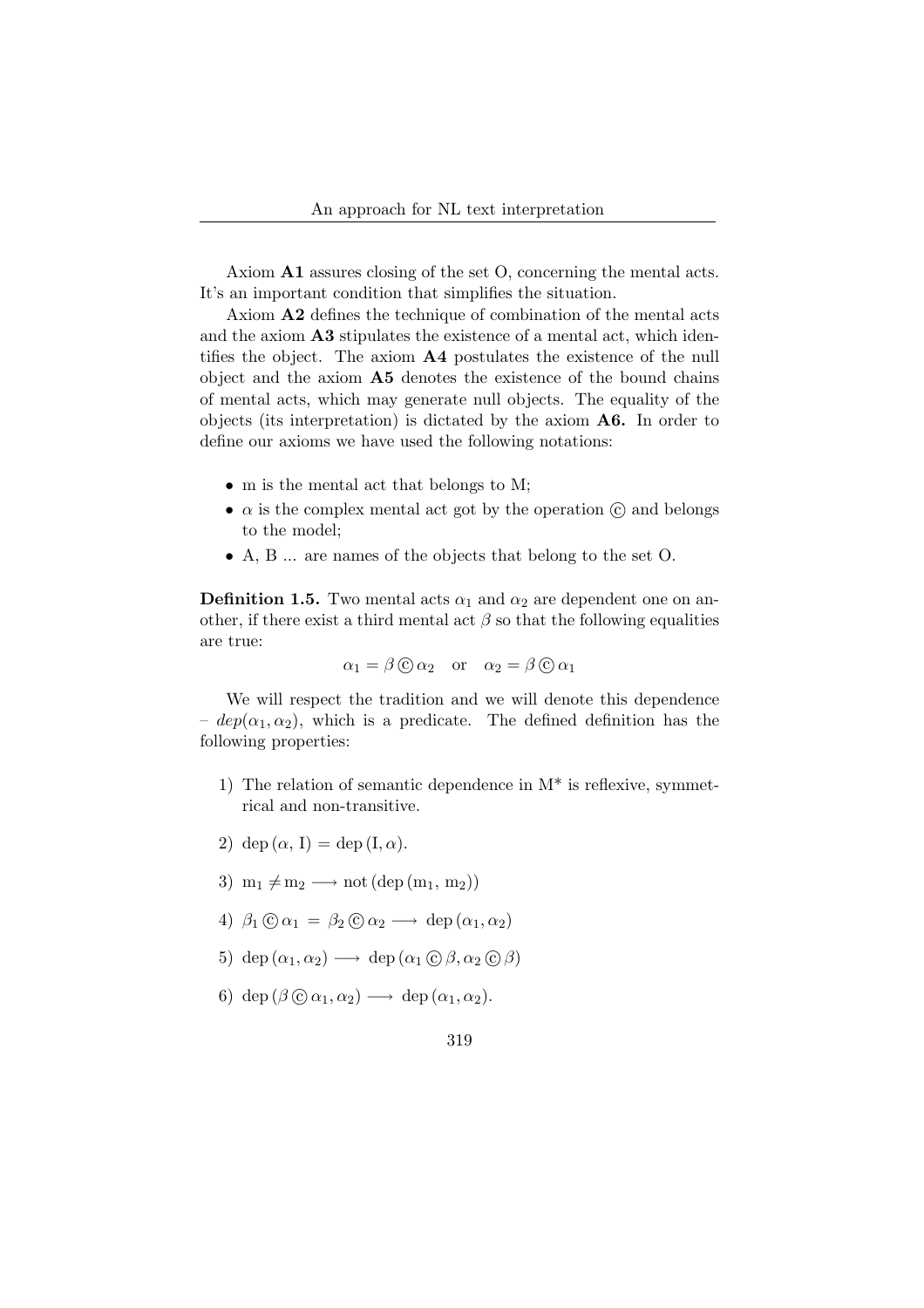We will name the expression  $(\forall \beta)$  [not  $(\text{dep }(\beta, \alpha)) \longrightarrow \beta(A)$  =  $\beta(B)$   $\longrightarrow$  A=B as the equality of two objects A and B, belonging to the set O and  $\alpha \in M^*$  and  $\alpha (A)=\alpha (B) \neq \omega$ .

This axiomatic model has served as a conceptual base, when we tried to define the formal language LBC.

The language LBC permits the defining and the usage of the needed knowledge bases in the process of interpretation the texts in NL. The usage of the knowledge bases for the process of generating the glosses, in order to interpret the texts, is a logical solution to the process of giving sense to the analyzed text fragments.

Conclusion: In the present paragraph we have formulated the following principles of interpretation the given texts in NL:

- 1. The process of memorizing the information with a high semantic charge, as the linguistic information is, will be effectuated with a semantic-syntactic interpretation, with the add of a knowledge base, which forms the semantic context of the interpretation, built in accordance with the axiomatic model of understanding the texts, presented above;
- 2. The semantic field used at the interpretation and the mechanism of interpretation itself have to be compatible with the sense of the descriptive formalism. In this work, LBC assured this demand;
- 3. The knowledge base, used in the interpretation, needs huge dimensions, in order to assure the adequate semantic context. This demand is very hard to be realized, that's why a specific approach would be needed. This specific approach would assure the gradual accumulation of information (of the knowledge). That's why we need some extensible techniques.

## 2 A formal mechanism for syntactic – semantic text interpretation of NL

The formal mechanisms actually used for syntactic – semantic text interpretation (SSI) of NL may be divided in three categories: a) the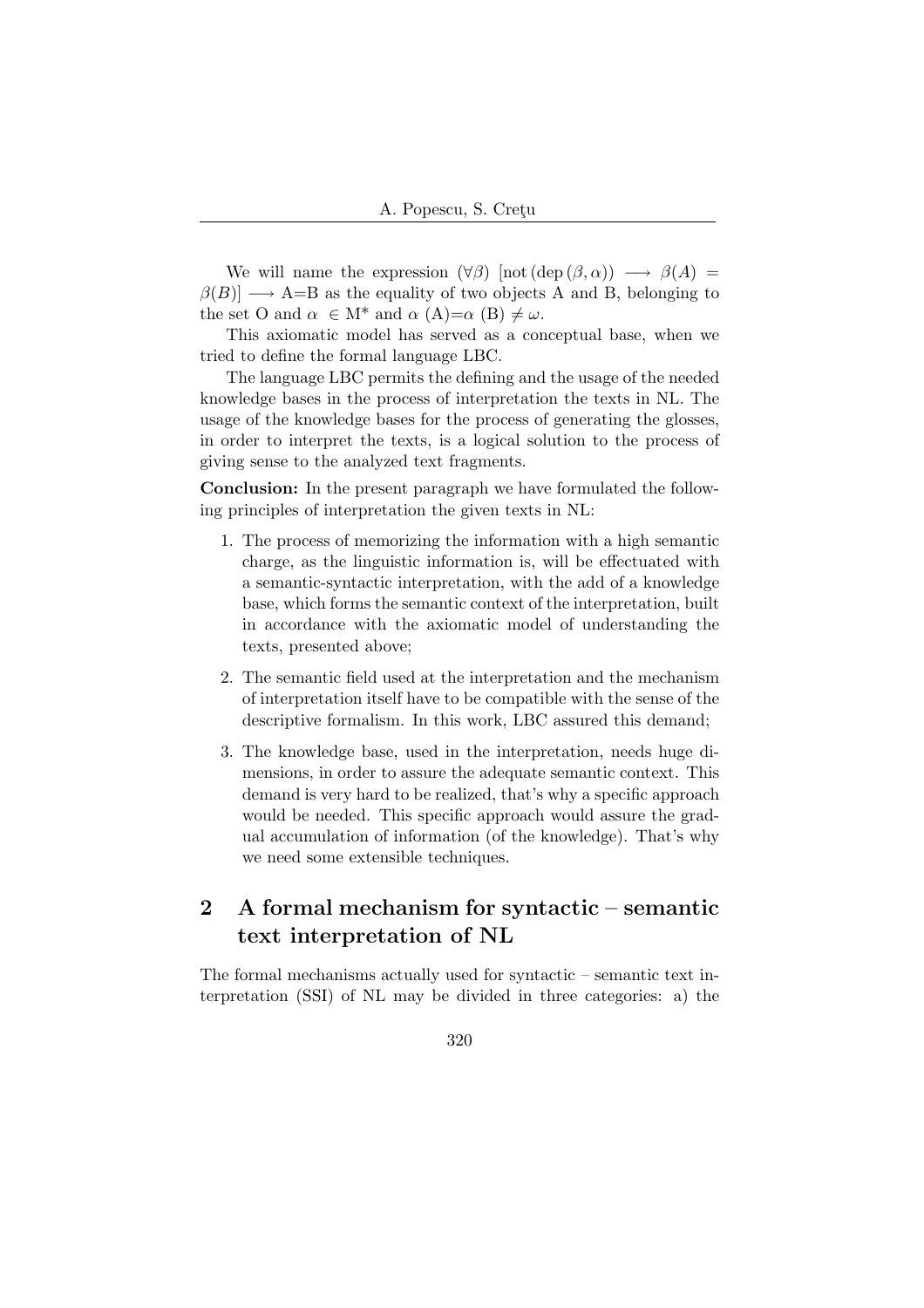mechanisms assure data extraction from texts in NL; b) the mechanisms fulfill statistical processing of texts in NL; c) the mechanisms implying semantic networks estimate the correctness and the consistency of texts. Our approach is based, mainly, upon semantic network grammars having an extraordinary interpretation potential. On the other hand for estimative needs we have applied a model on the modal logics results.

For modeling the interpretation process of NL sentences we have to adopt a system of completely new concepts and processing methods.

The process of text interpretation consists in the act of giving sense to strings of characters which form NL. Psychologists stress 2 levels of this hierarchical process: the morphological one and the syntactic one (the profound structure and the structure on the surface). The structure on the surface formulates the judgment in accordance with morphology. The analytical phase of the syntactic structure and the phase which consists in the act of giving sense interpose and can't be done separately, as in the case of different formal languages: logic, algorithmic, programming.

Affirmation: A specific formalism for syntactic-semantic interpretation must include some mechanisms assuring:

- 1) The representation of the profound structure of the sentences;
- 2) The representation of the structure on the surface of the sentences;
- 3) The process of assuring the existence and the functioning of a system of processes interpreting the dynamic aspects of understanding the texts in NL.

Syntactic-semantic interpretation of texts in NL comes to the act of giving sense to syntactic constructions in NL. So, we used simple semantic modified networks (SSMN). These networks realize the syntactic analysis of the sentence and attribute semantics as a system of cooperating algorithmic processes. This solution differs from the traditional way of constructing compilators and interpreters for different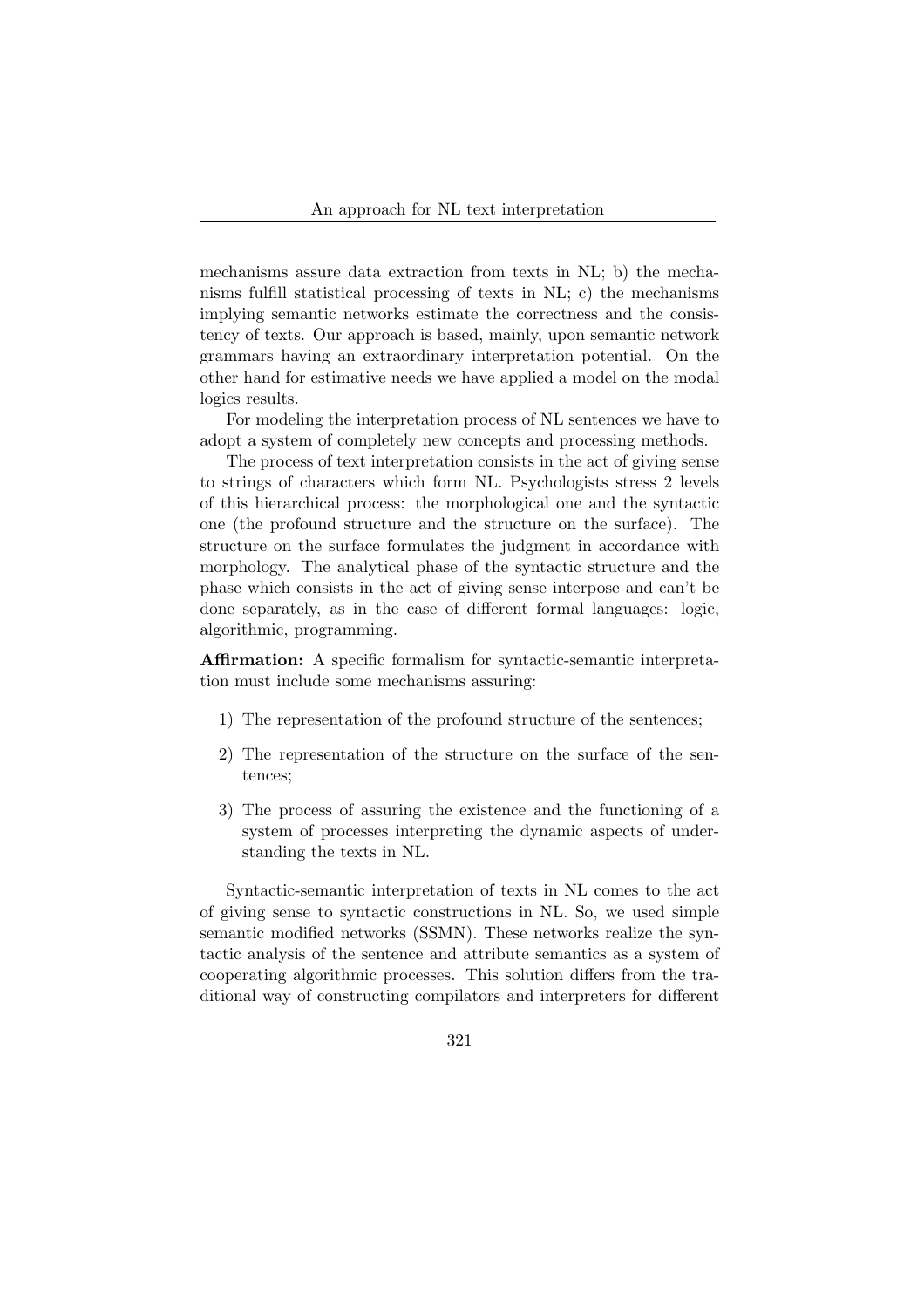programming languages, where processing phases are consecutive. In order to perform the act of giving sense to the syntactic constructions of the formal languages the formalism known as transformers was widely used.

The most popular transformers are based on CF grammars, used to build the transitional networks. These networks, however, are not appropriate for the process of interpreting NL, because NLs presume agreements, on a morphological level, between different parts of the sentence, parts without a stable position which can't be surprised by CF grammars.

So, we can't apply this technology in the syntactic-semantic interpretation of texts in NL. Transforming grammars of Chomsky, proposed as a solution to this problem, proved to be too complex for NLs interpretation. Woods proposed to modify the transitional networks admitting some restrictions (the transition is possible only if it's in accordance with the given restriction) saved on the transitional arc.

So, the transitional networks obtain a semantic charge, similar to Turing's mechanisms.

That's why we will reinterpret and adapt Woods's proposals to the act of processing texts in NL.

SSMN is an oriented graph with marker along the edges and is defined in the following way:

Definition 2.1. SSMN is defined as a graph g formed from a limited set of N nodes and the set of edges  $H \subset N \times N$ .

Graph's nodes are indexed (natural numbers are used). The E  $\subset$ N subset forms the subset of final nodes. The edges' marker function F is defined in the following way:

If  $\sum$  and  $\Delta$  are 2 limited sets of characters called input alphabet and output alphabet and IdN – non-terminals alphabet, then:

- F : H  $\rightarrow$  (L<sub>t</sub> @RIdN), where  $\circledR$  is exclusive reunion operation,
- L<sub>t</sub> the set of pairs  $\{(\sum \cup \{e\}) \times (\Delta \cup \{e\})\}$  and
- IdN the set  $\{(\text{Id} \mid \text{Id} \in \text{IdN})\}.$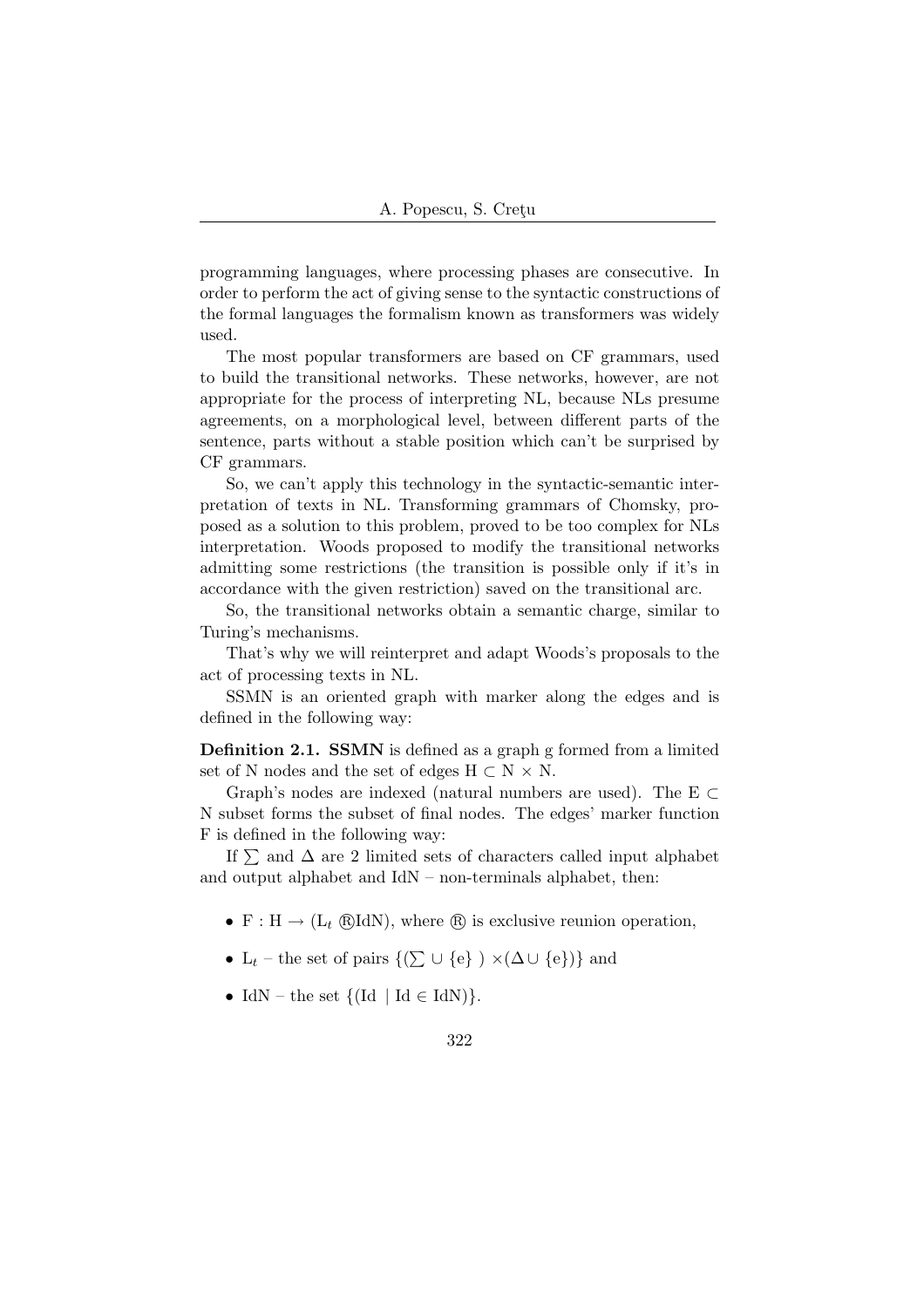Each SSMN must have a name. The name of the network is assured by the one-to-one correspondence  $\bf{R}$  function, defined on the set of SSMN networks:

• R: SSMN  $\rightarrow$  IdN, where IdN is the non-terminals alphabet. The nature of these names is irrelevant. Symbol e represents the null element  $({\bf e})$  – the null string).

Definition 2.2. Semantic modified network (SMN) is an object formed from the following compounds:

• SMN= $\{\Sigma, \Delta, \text{SSMN}, \text{R}(\text{SSMN}), \text{Id}_0\}$ , where  $\Sigma$  – input alphabet,  $\Delta$  – output alphabet, SSMN– the limited set of simple semantic transitional networks, which forms  $SMN$ ,  $R(SSMN)$  – the set of names of simple networks, because each SSMN is accessed through its name and  $Id_0$  – the name of the initial network.

For RSM we will define the inference relation in the following way:

Definition 2.3. As the result of inference we will accept the following pairs:

• Rez<sub>SMN</sub> ={( $\xi$ ,  $\mu$ ) |(Id<sub>0</sub>, Id<sub>0</sub>)  $\longrightarrow$  \* ( $\xi$ ,  $\mu$ ),  $\xi \in \Sigma^*$ ,  $\mu \in \Delta^*$ }, where "\*" represents the end of the relation  $\longrightarrow$ .

Operational semantics of RSM can be interpreted as a semantic translator as well:

• T= $\{\Sigma, \Delta, SMN, Id_0\}$ 

Constructively, the semantic translator includes the following elements:

- Input band, which represents a string of completed cells with symbols from  $\Sigma$  alphabet (the cell can be also null);
- Output band is identical in structure with the input band, but symbols are taken from  $\Delta$ ;
- A device for the process of management of the limited memory;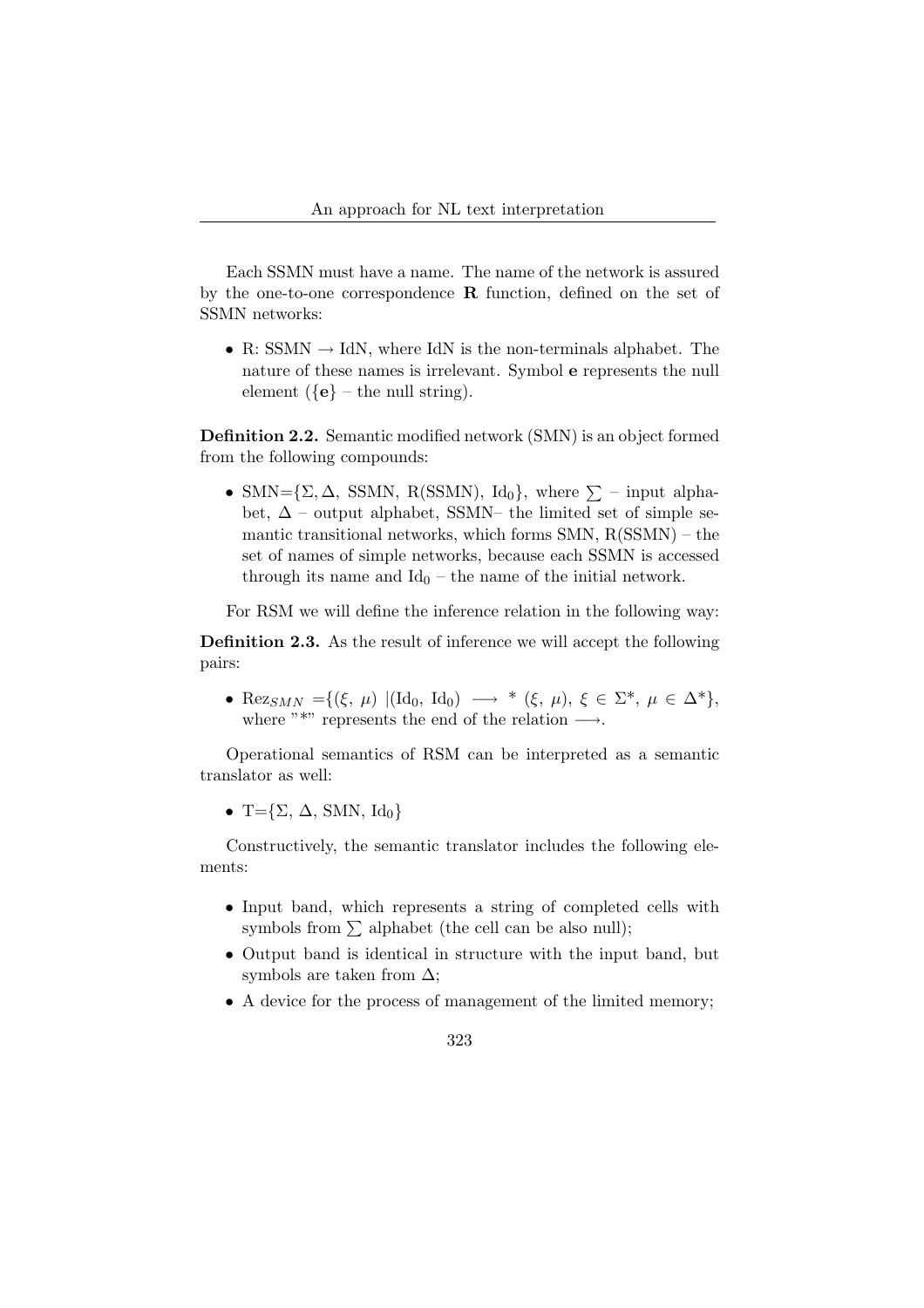- Auxiliary memory;
- 2 heads each one for each band, which have the capacity to read or/and write on the respective bands.

In order to simplify the process of understanding the definition we kept the notes for SMN, but they were interpreted in accordance with the list stated above (for example, for the input band  $-\Sigma$ , etc.).

Functioning of such a device is well known. Next we will reinterpret and adapt it for SMN (the third compound of the translator).

The state of the translator  $T$  is defined by the pair  $(\mathrm{Id}, i)$ , where Id is the name of the simple network and  $i$  – the index (integer) of the node of the network. The set of the states of the translator T is formed form the set of all the states of the simple networks  $-S_T$ .

The auxiliary memory contains symbols which present the relation between nodes. These symbols can be described as (Id, i, f), where i and f are the indexes of the initial (i) and final (f) nodes of the edge from the network with the name Id. We will consider  $A_T$  the set of these objects. The auxiliary memory represents a typical stack. The third static object is the state of the translator T, represented by the structure ((Id, i),  $\alpha$ ,  $\gamma$ ,  $\beta$ ), where (Id, i) is the current state of the translator,  $\alpha$  – the string of the input symbols,  $\beta$  – the string of the output symbols,  $\gamma$  – the state of the stack.

The process of functioning of the translator is expressed through its states. There are possible the following typical situations of the process of functioning of the T:

- a) ((Id, i), a $\alpha$ ,  $\gamma$ ,  $\beta$ ) ((Id, i),  $\alpha$ ,  $\gamma$ ,  $\beta$ ), where the terminal a symbol is written on the input band and the edge of the simple network with the nodes i and j is marked with the pair (a, b) (b belongs to the output alphabet and a , b can be also null);
- b)  $((Id, i), \alpha, \gamma, \beta)$   $((Id_i, 1), \alpha, (Id, i, j)\gamma, \beta)$ , where the terminal symbol a is visualized on the input band and the edge of the simple network with nodes i and j is marked with non-terminal Id<sub>i</sub>. (Id, i, j) symbol is written in the memory of the stack and the current state of the translator becomes the first state of the simple network  $Id_i$  – the node with the index 1;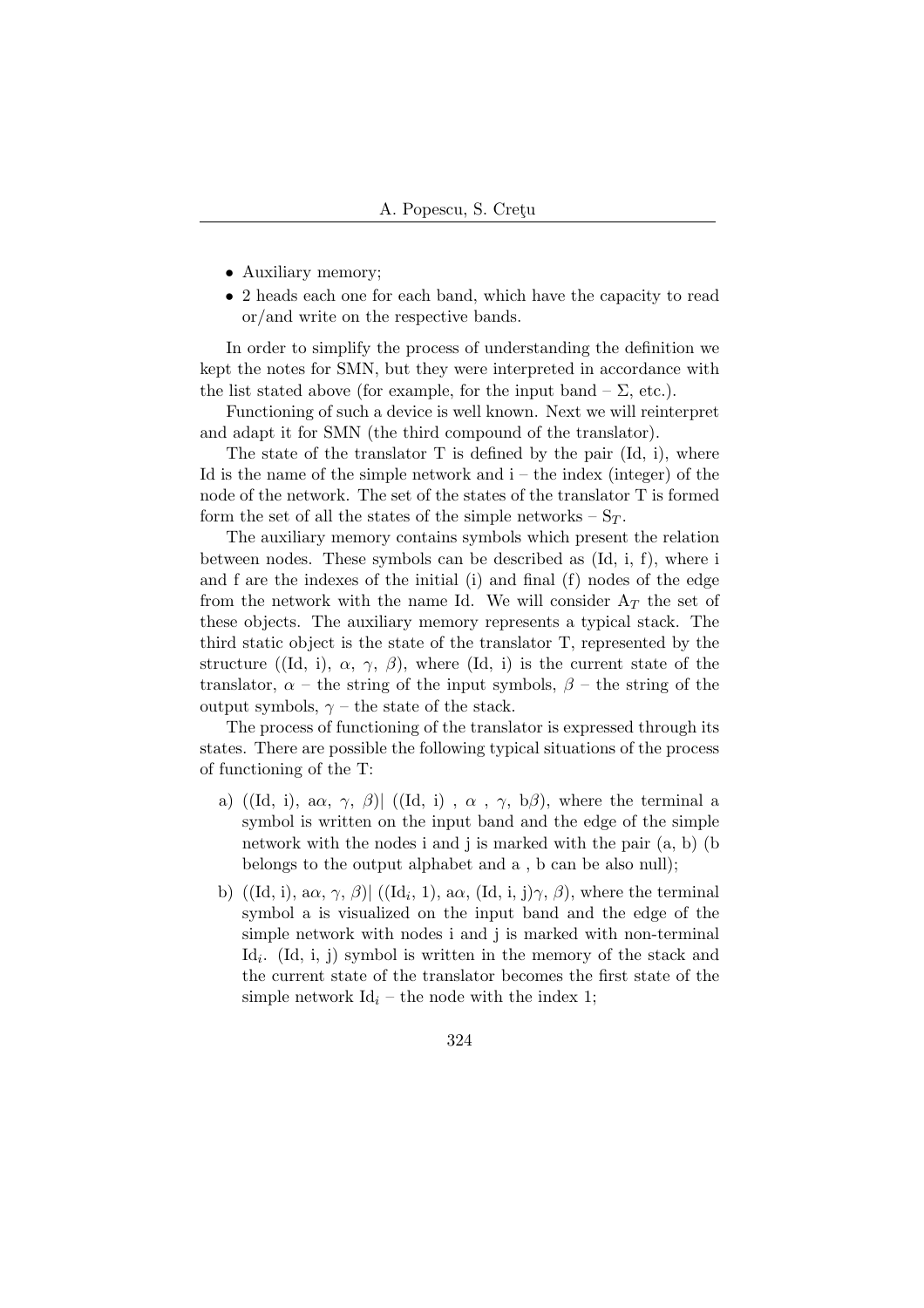c)  $((\mathrm{Id}_i, f), \mathrm{a}\alpha, (\mathrm{Id}, i, j)\gamma, \eta) | ((\mathrm{Id}, j), \mathrm{a}\alpha, \gamma, \eta)$ , where f is the final node of the simple network  $\mathrm{Id}_i$  and, in consequence, the translator passes in the state given by the stack.

There are no other situations.

The result of the functioning of the translator is defined in the following way:

Approach 1. The result of functioning is the pairs of strings:

• Rez<sub> $\Lambda$ </sub> = { $(x, z)$ ] $((Id_0, 1), x, \lambda, \lambda)$   $\mapsto$  T  $((Id_0, f), \lambda, \lambda, z)$ }, where  $Id_0$  – the name of the simple initial network and  $f$  – the final state in this network. Asterisk ,,∗" represents the end of the relation  $|\text{---}, \text{ and } \lambda \text{ is the null string.}$ 

Approach 2. The result of functioning is the pairs of strings:

• Rez<sub>f</sub> = {(x, y)|((Id<sub>0</sub>, 1), x,  $\lambda$ ,  $\lambda$ ) |— \*T((Id<sub>0</sub>, f),  $\lambda$ ,  $\chi$ , y))}, where  $\chi$  represents a string of symbols from the stack alphabet (the stack alphabet are the elements with the structure  $(\mathrm{Id}, i, j)$ ).

These two ways of defining the result of functioning of the translator are equivalent. So, we will use both of them.

Syntactic-semantic interpretations, proposed above, assume the existence of some precise suppositions concerning the input and output languages:

- a) The input language is a text in NL (an annotated text in SGML or LBC);
- b) The output language is a text in the language of the semantic interpretation of the initial text presented as a semantic network. Creating this text in LBC we produce, in fact, the syntacticsemantic interpretation itself;
- c) It's essential that the order in which the text is interpreted and the order in which the results of interpretation are presented to should be the same (it's about the existence of, at least, one homomorphism).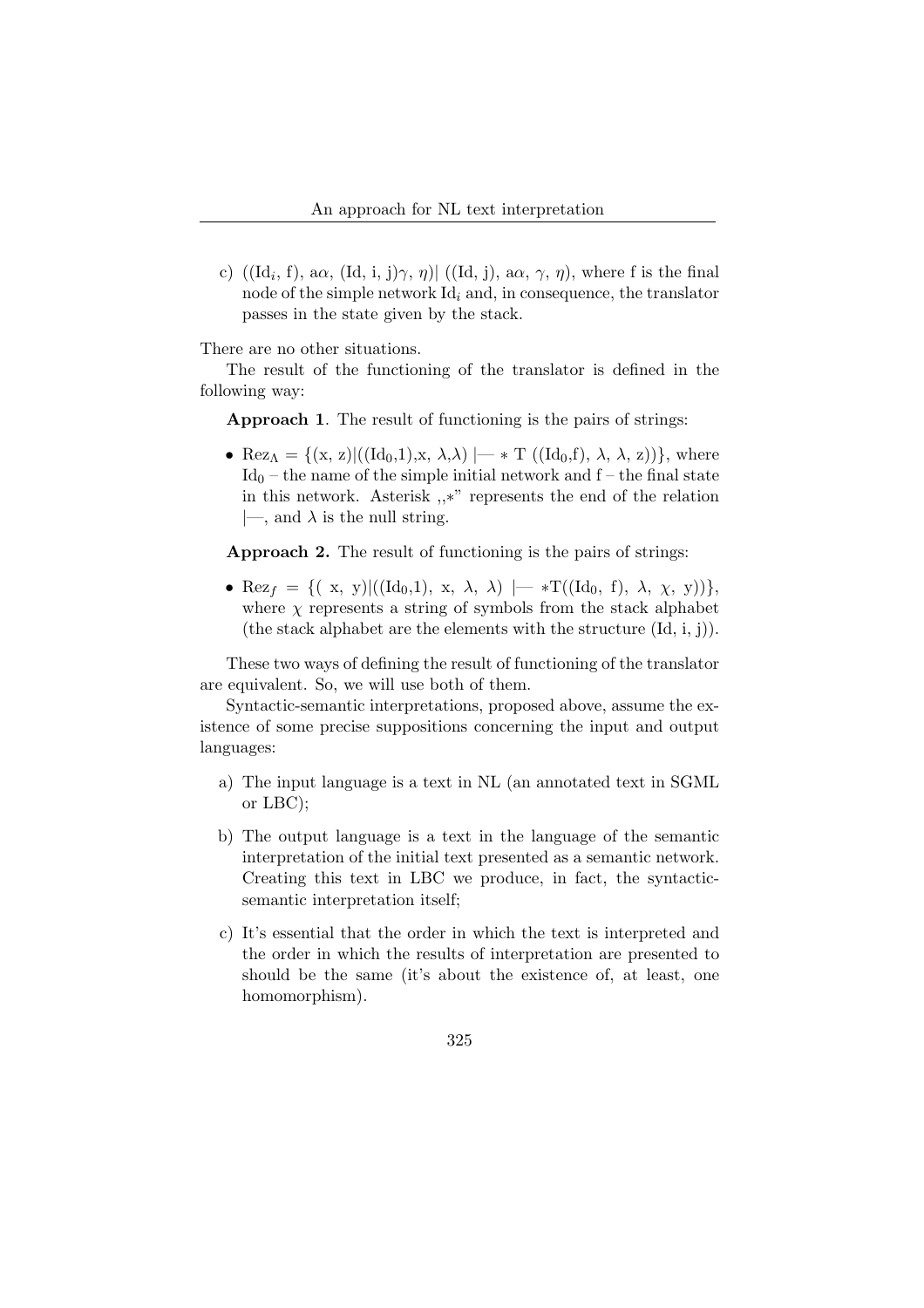Establishing a link between the concept of translator T and SM networks permits to determine the descriptive power of SSMN, proposed here to make possible syntactic-semantic interpretation of texts in NL and to substitute the inference with a dynamic transitional process from one state to another of the translator. This link will be discussed as a theorem. Before doing that we will operate some modifications in the definition of SSMN. The purpose of those modifications comes from the existence of a more semantic charged SMN. Firstly, definition 2.1 will be modified in the following way:

**Definition 2.4.** SSMN' is a graph g formed from the limited set of nodes N and the set of edges  $H \subset N \times N$ . The nodes are indexed. The subset  $E \subset N$  forms the subset of final nodes. Marker function F is defined:

- If  $\Sigma$  and  $\Delta$  are two limited sets of symbols known as the input and the output alphabet and IdN – non-terminals alphabet then:
	- F: H → ( $L'_{t}$  ®IdN) ∪ Ex ∪ Proc, where ®is the operation of exclusive reunion,
	- $L'_t$  the set of pairs{( $\Sigma' ∪ {e}$ ) × ( $\Delta' ∪ {e}$ ) and
	- $-\sum' = \{(t, A(t)) | t \in \sum, A(t) \in Val_t\},\$

 $-\Delta' = \{(\mathbf{r}, \mathbf{A}(\mathbf{r})) \mid \mathbf{r} \in \Delta, \mathbf{A}(\mathbf{r}) \in \mathrm{Val}_r\},\$ 

– IdN'={(Id, A(Id)) | Id ∈ IdN, A(Id) ∈ Val<sub>Id</sub>}

Each SSMN' should have a name. The name of the network is assured by the one-to-one correspondence function  $R$ , defined on  $SSMN'$ set:

• R: SSMN'  $\rightarrow$  IdN, where IdN is the non – terminals alphabet. The nature of those names of networks is irrelevant. Symbol e represents the null element  $({\bf e} - {\bf e} - {\bf e} - {\bf e} - {\bf e} - {\bf e} - {\bf e}$ .

Function A puts in correspondence a set of attributes to each terminal input-output symbol and to each non-terminal symbol (numerical, textual variables etc.). So,  $A(t) = A_1 x A_2 x ... x A_n$ , where  $A_i$  are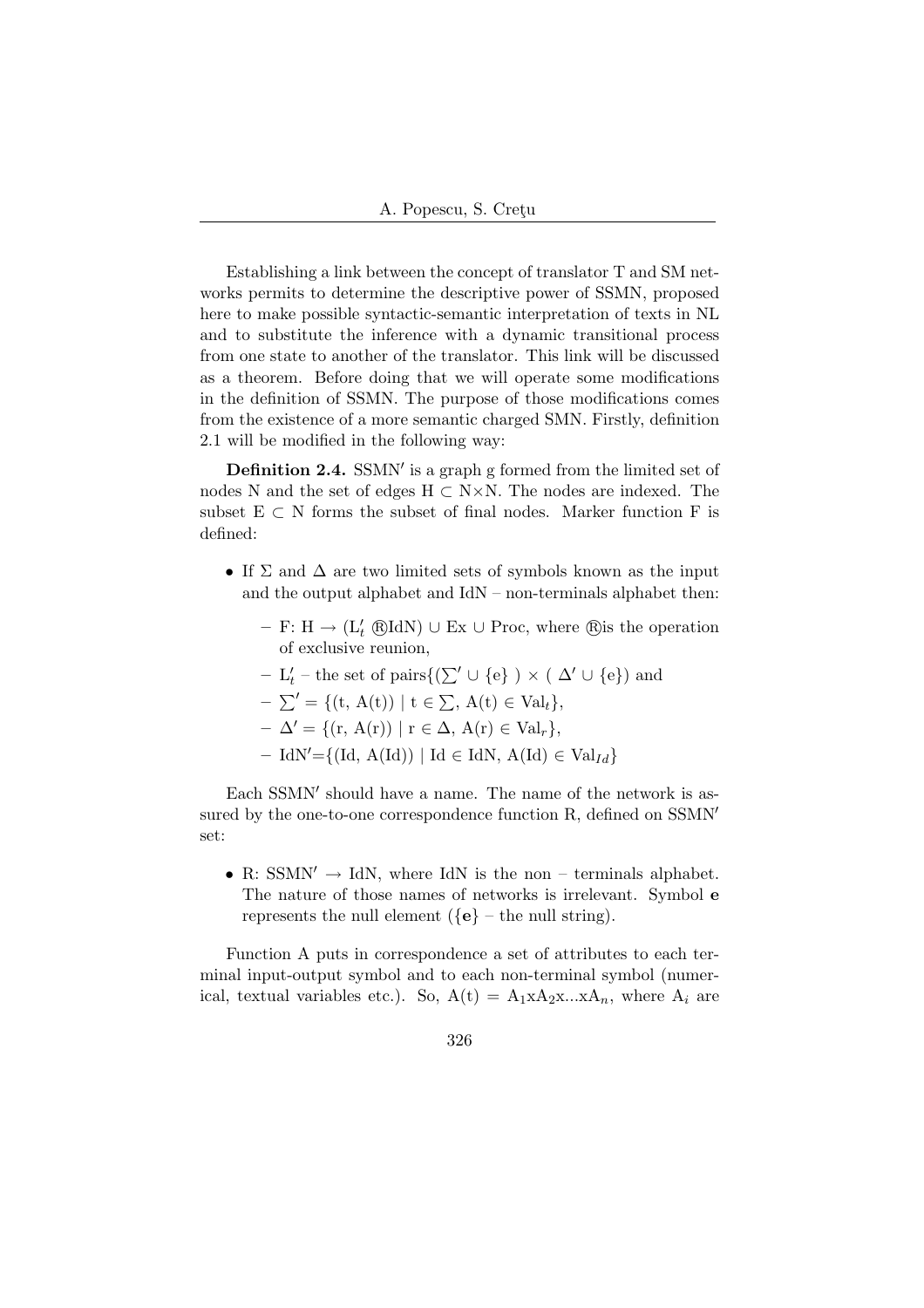corresponding attributes. Dimension n of this set is variable and depends exclusively from the value of the argument t. Each  $A_i$  has a variation domain with well-established values. More precisely,  $A(t, n)$  $= A_1xA_2x...xA_n$ . For simplicity we will take the notation  $A(t, n) =$  $Val_{t,n}$ , because the matter concerns values. When n is irrelevant we will write  $Val_t$ .

The set Ex is the set of the logic expressions situated on the edge of the network. The edge is read only if the expression on the edge is 'true'. The set Proc is the set of procedures attached to the edges which might be appealed if the transition on the edge of the network occurs.

Definition 2.5. SMN' is an object formed from the following compounds:

• SMN' = { $\Sigma'$ ,  $\Delta'$ , SSMN, R(SSMN'), Id'<sub>0</sub>}, where  $\Sigma'$  – is the set of input symbols redefined above,  $\Delta'$  – the set of the output symbols redefined above,  $R(SSMN')$  – the set o names SSMN',  $Id'_0$  – the name of the initial network.

Translator T' includes the same elements defined above for the translator T.  $\rho$  has a specific meaning. This function is necessary because for NL the displacement of constituent fragments of text, with an undetermined place is specific. This function can be defined in the following way:

$$
\rho: \text{IdN}' \to \text{REGI}.
$$

The set REGI is an auxiliary memory. Each element of the set is in fact a stack. In REGI the parts of the analyzed sentence are memorized: subject, predicate, direct object etc, which follow to be interpreted. However, the stack from the definition of the translator T remains. It becomes the main stack, assuring the functioning of the translator T. In the linguistic model non-terminal symbols represent the noun group, adverbial clauses, etc. These non-terminals appear on RSSM' edges. Each non-terminal of this type has a stack which denotes the part of the sentence expressed in this non-terminal. In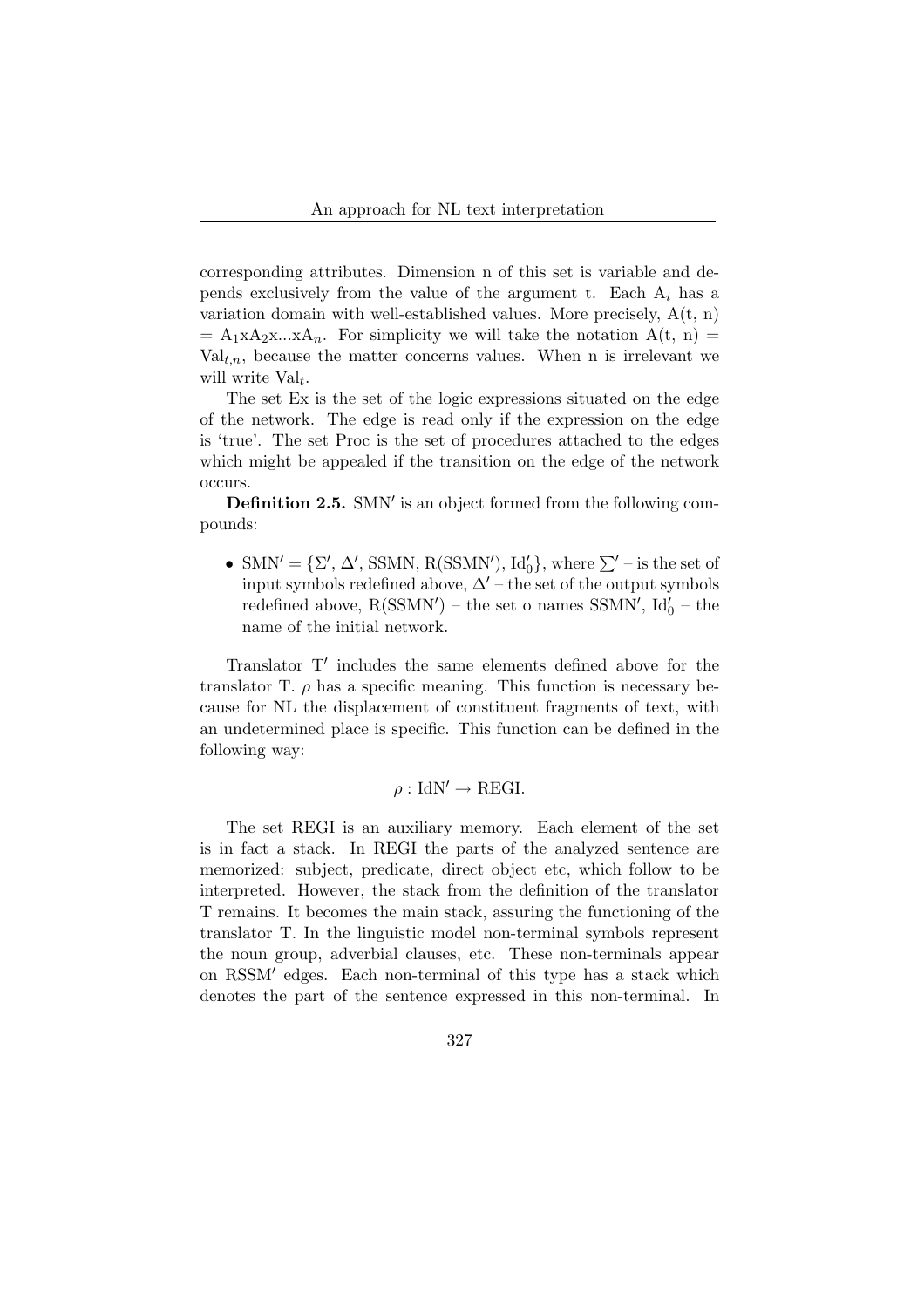order to be more cogent we will insist on the specifics of the function A, which puts in correspondence to each terminal or non-terminal a set of variables called attributes (in the case of the linguistic model attributes denote, mainly, grammar categories: number, case, gender etc.). Some attributes are static (for example, we can obtain the value for gender from the vocabulary), other are dynamic and need to be synthesized. Usage of attributes charges our semantic networks. Ex and proc elements from the edges of SSMN are expressions with attributes.

The relation between the symbols of the network and the sets of attributes are assured by the following rules:

Rule 1. Each terminal input-output symbol and each non-terminal symbol has a set o attributes and each attribute has a well defined set of values.

Rule 2. Attributes are divided in two subsets with a null intersection. One set includes the attributes called inherited attributes, the other one contains the synthesized attributes – with the value obtained and calculated on the edge.

Rule 3. For each inherited attribute on the edges of SMN', the proc element calculates its value in accordance with the values of the attributes SMN' for the current nodes, already read. For the initial set  $\ensuremath{\mathrm{SSMN}}'$  the  $\ensuremath{\mathrm{Id}}_0'$  defines the initial values of the inherited attributes.

Rule 4. For each synthesized attribute of the SSMN' the proc element of its edge calculates its value in accordance with the values of the other attributes of the network.

Rule 5. Synthesized attributes of the input symbols are calculated only in accordance with the values inherited from these symbols.

These rules assure  $L$  – the **attributivity** of the input-output grammars of the transitional semantic networks.

We will establish the relation between SMN' and the translator  $T'$ .

**Theorem 2.1.** Translator  $T'$  is functionally equivalent to a SMN<sup> $'$ </sup> (Definition 2.5), for which the stated restrictions of L-attributivity are satisfied (rules 1-5 stated above).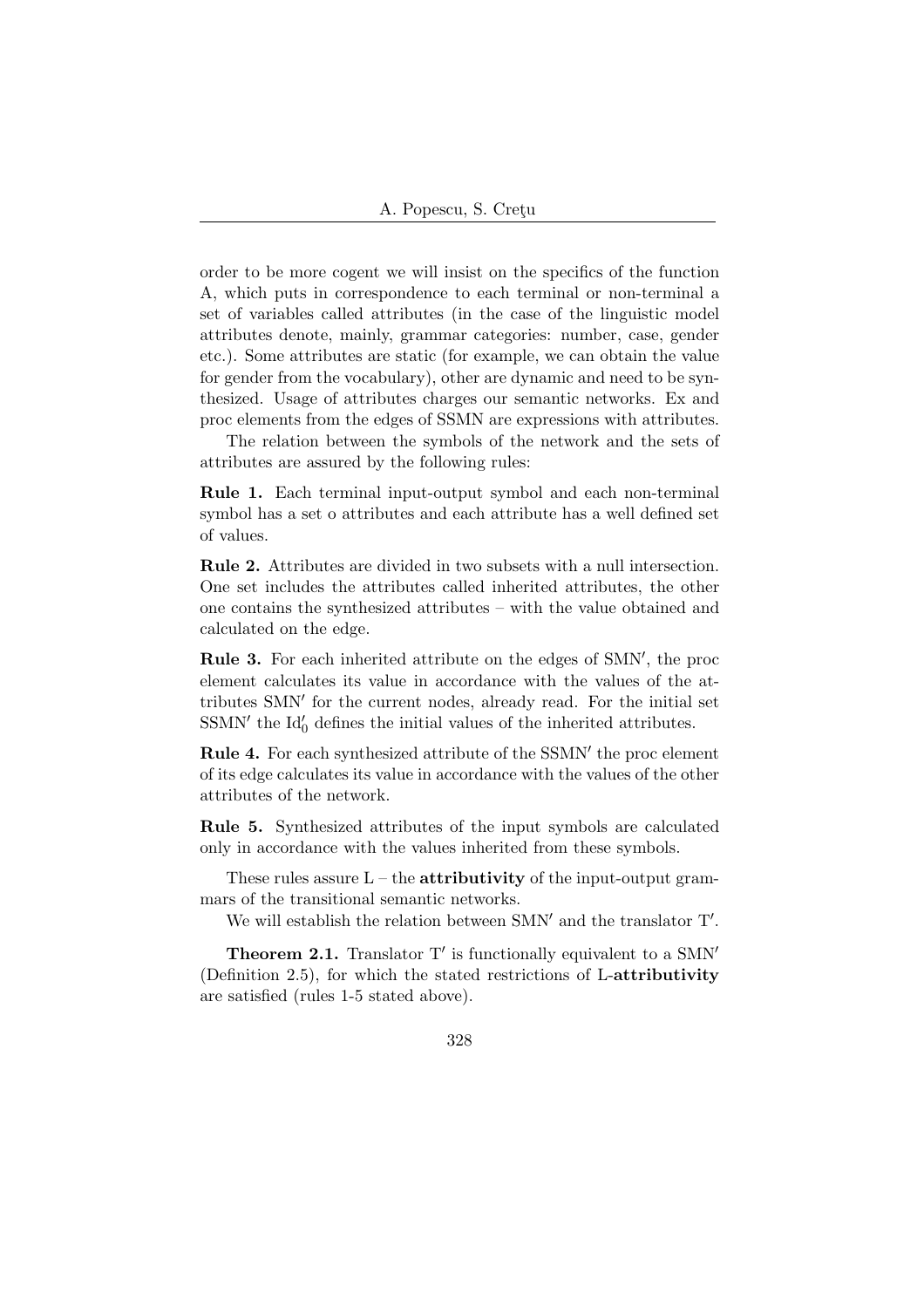The relation of equivalence (from Theorem 2.1) implies a coincidence of the pairs of the translator's  $T'$  interpretative strings and of the SMN' (Definition 2.5, Approach 1, Approach 2).

But before proving this theorem we will precise the following requirements: a) the state of the translator; b) content of the auxiliary memory; c) typical transitional situations.

#### A. The state of the translator will be the object:

(Id', Val<sup>i\*</sup><sub>id</sub>, i, ex<sub>i\*</sub>, proc<sub>i\*</sub>), where Id' is the name of the RSM' network, i is the node of the network and  $ex_{i^*}$  is the logical expression associated with the edge  $(i, * )$  and proc<sub>i\*</sub> are the executable actions, and if the expression  $ex_{i^*}$  is "true", they are associated with the same edge. Additionally, the notation  $Val_{id}^{i^*}$  contains the specification of the node i as well.

**Commentary:** The sign  $"\n$ \*" is a **quantificator**, which specifies a certain edge situated between the edges belonging to the node i.

**B. The auxiliary memory** (the main stack) will contain (Id',  $Val_{id}^{ij}$ , i,  $ex_{ii}$ , proc<sub>ij</sub>, j) as a symbol. It's a simple extension of the auxiliary memory specified in the definition of the translator T.

C. The typical transitional situations from one state to another will be the following:

a)  $((Id', \text{ Val}_{id}^{i^*}, i, \text{ ex}_{i^*}, \text{ proc}_{i^*}), \text{ a}, \gamma, \eta) \mid (Id', \text{ Val}_{id}^{j^*}, j, \text{ ex}_{j^*},$ proc<sub>j<sup>\*</sub></sup>),  $\alpha$ ,  $\gamma$ , b $\eta$ ).</sub>

The semantics of this transition is the following: if  $ex_{ij}$  is 'true' then the terminal symbol 'a' is read;  $\text{proc}_j$  is executed;

b) ((Id', Val<sup>1\*</sup>, i, ex<sub>i\*</sub>, proc<sub>i\*</sub>), a $\alpha$ ,  $\gamma$ ,  $\eta$ ) |— ((Id'<sub>1</sub>, Val<sup>1\*</sup><sub>id</sub>  $\frac{1}{id1}$ , 1, ex<sub>1\*</sub>, proc<sub>1</sub>\*), a $\alpha$ , (Id', Val<sup>ij</sup><sub>id</sub>, i, ex<sub>ij</sub>, proc<sub>ij</sub>, j)  $\gamma$ ,  $\eta$ ).

This situation is identical with the execution of the operation Push for the main stack. On that edge the non-terminal  $Id'_1$ is read. The current state is changed and the procedures are executed for the new state.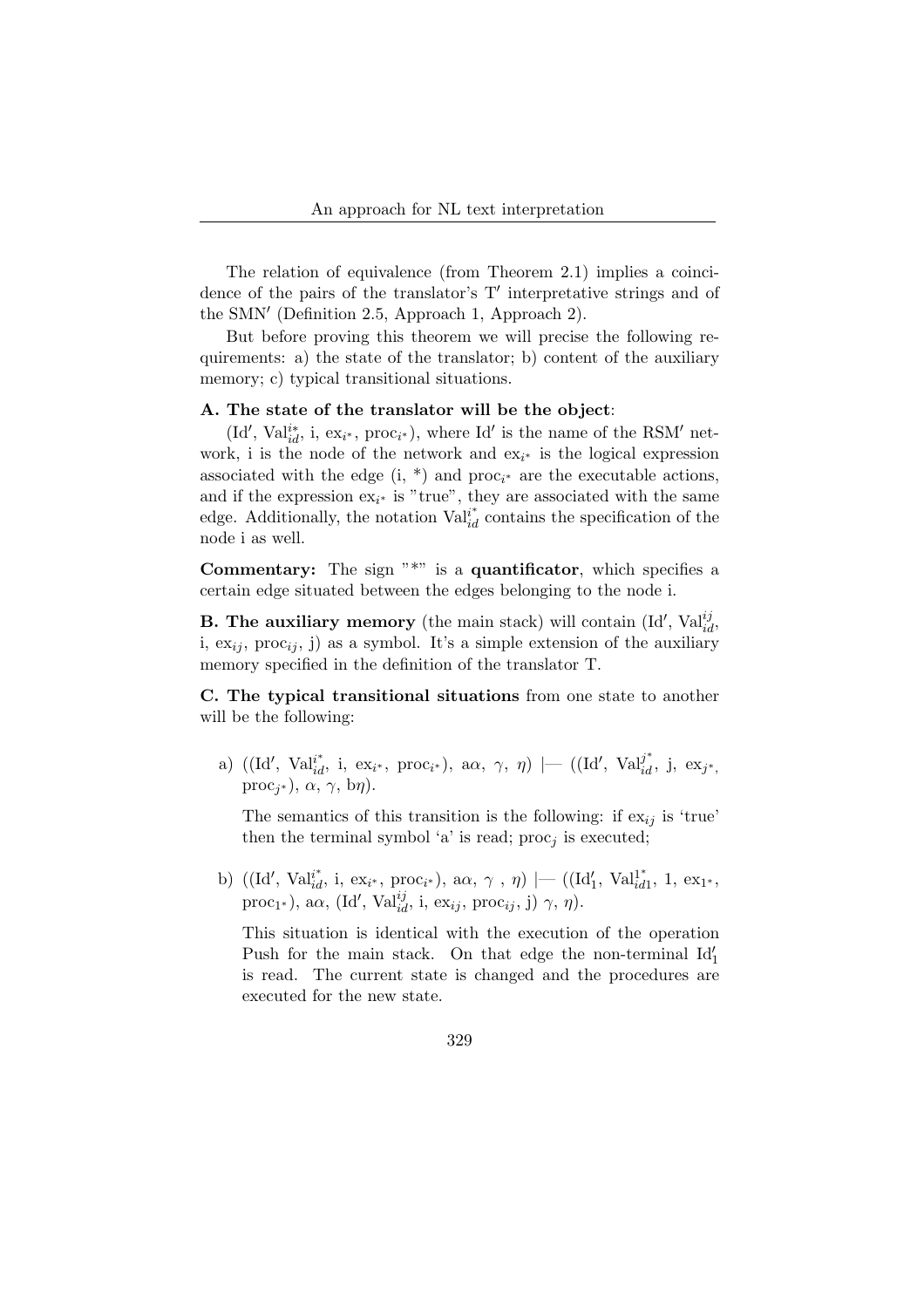c)  $((Id'_1, Val_{Id1}^{*f}, f, ex_{*f}, proc_{*f}), a\alpha, ((Id', Val_{Id}^{ij}, i, ex_{ij}, proc_{ij}, j)$  $(\gamma, \eta) \mid$  ((Id', Val<sup>j\*</sup><sub>*id*</sub>, j, ex<sub>j\*</sub>, proc<sub>j\*</sub>), a $\alpha$ ,  $\gamma$ ,  $\eta$ ).

In this case the situation stimulates the operation POP of the main stack. This popping process takes place when f is the final node. The demonstration of this theorem can be found in [3].

Conclusion: In accordance with the stated facts the following result can be formulated:

- 1. It was elaborated an interpretative model of attributing sense to texts in NL.
- 2. It was defined the semantic modified network as a tool of syntactic-semantic interpretation of the text in NL.
- 3. It was introduced, in order to present an algorithm for SSI of the texts, the notion of semantic translator with stack.
- 4. It was proven the functional equivalence of the semantic translative transitional network with the semantic translator with stack (Theorem 2.1.).

## 3 Denotative semantics of languages (general notions)

The theoretical basis used in the process of elaboration of an efficient model for SSI of the texts in NL is formed by the denotative interpretative scheme.

In accordance with this scheme the semantics of the texts in NL can be done defining some semantic functions, with the domain of definition representing the semantic networks of the interpreted texts and the domain of variation – the sets of semantic values (glosses). In order to realize these applications of the remembered domains, stated above, it's necessary the elaboration of an auxiliary semantic language S, which will save this attribution of sense to the texts in NL. This language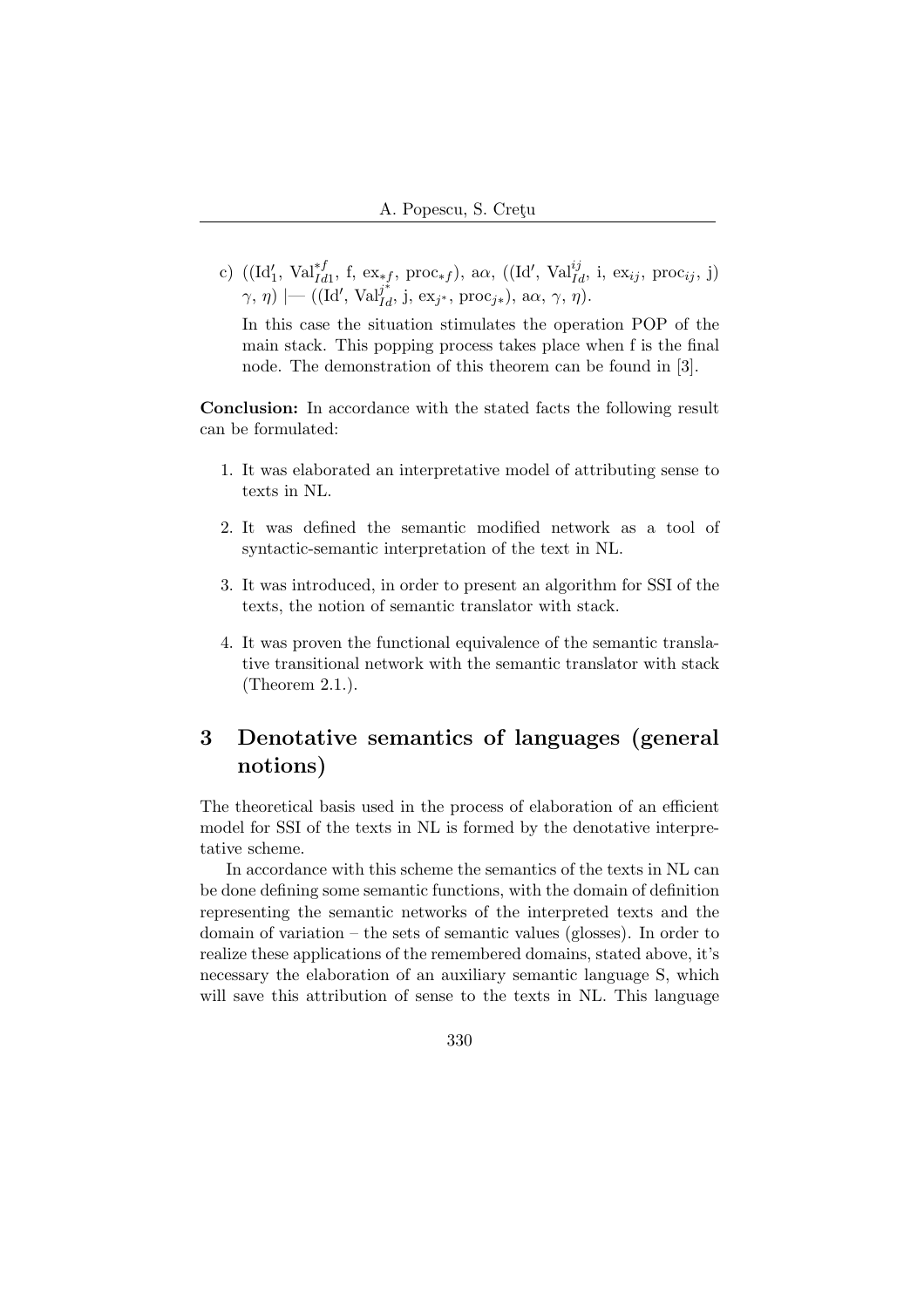conceives the SMN $^{\prime}$  and is, in fact, a subset of the LBC language stated above. This scheme is largely applied in linguistics: a certain language is explained with the help of another language, with a clear semantics. Alternative solutions can be consulted in [4].

We will present such a language. But we need to make firstly an adjustment

Adjustment: The process of giving sense to the syntactic constructions of the NL can be compared with the process of consulting a certain vocabulary: the main concept is searched in the left column of the vocabulary. Then the textual fragment is consulted from the right column. If the right part represents an intelligible text, then this process can be repeated for the next examined concept from the interpreted text. Contrarily, the textual adjacent fragment serves as starting point for the next adjustment. Repeated processing of the concepts has a recursive character.

The adjustment above is in concordance with SMN'. We will resume the stated facts in the following thesis:

### Thesis: All the actions which can be initiated while consulting the knowledge base trying to establish the sense of the interpreted textual fragment, can be described with the help of a multi-sort algebra.

We will discuss briefly the definitions in relation with multi-sort algebras.

Definition 3.1. A sort is an element s belonging to a limited set S, which serves as index for a family of sets  $\langle P_s \rangle$ , called **portant** sets.

Observation: The sort corresponds, generally, to the names of the RSMP' networks. The family of sets  $\langle P_s \rangle$  is a set of graphs representing the abstract syntax of the textual fragment. The abstract syntax, according to Bacus-Naur, is a limited collection of productions, with the right part beginning with a special symbol. It identifies the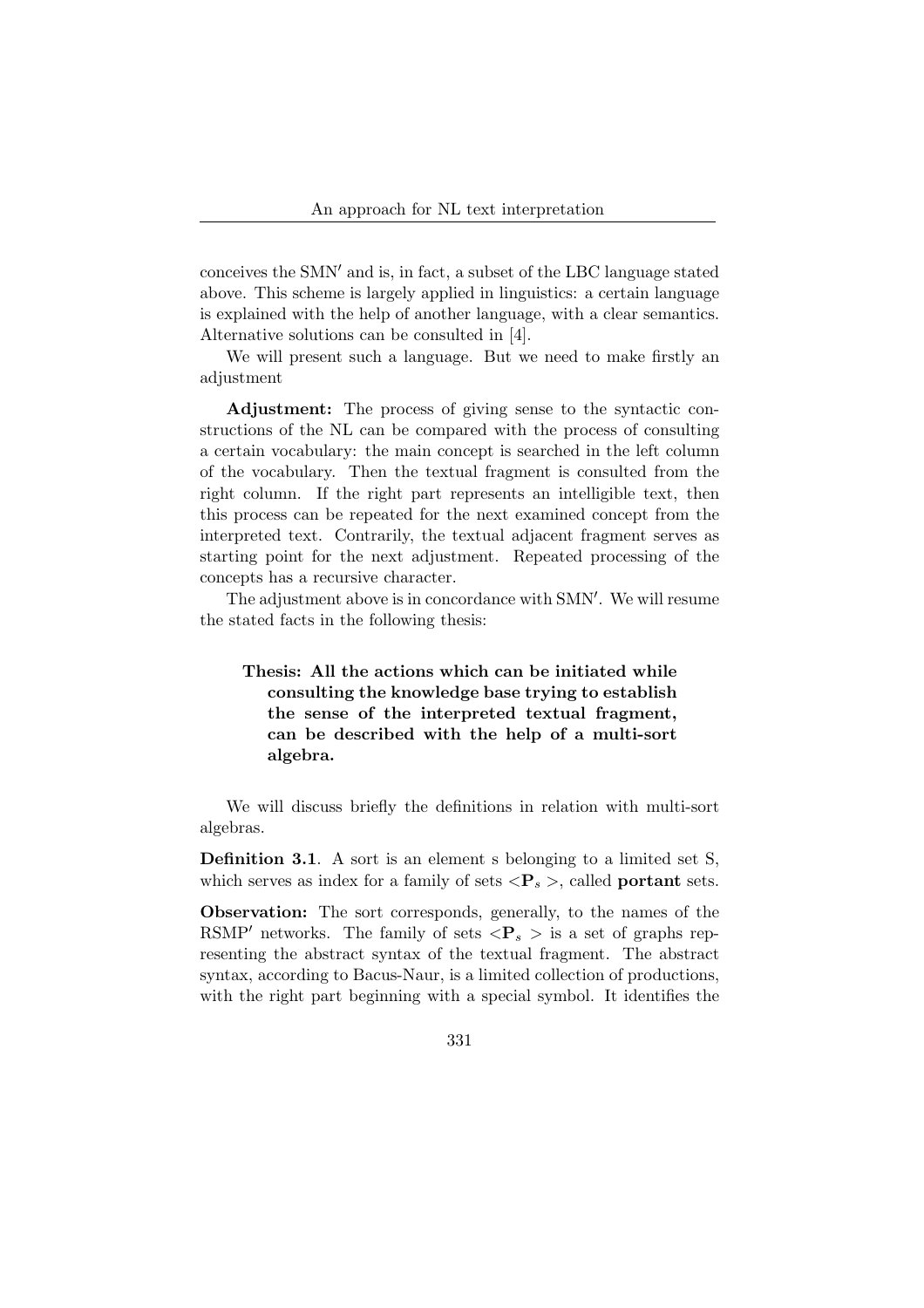production (the name of the operational class) and is followed by one or more sorts. For example:

<Predicate>::= Verb <verb><name>

**Definition 3.2.** S-sorted signature  $\sum$  represents a family of sets  $\langle \sum_{\mathbf{w},\mathbf{s}} \rangle$ , where  $\mathbf{w} \in \mathbf{S}^*$  (limited strings of the elements of the set S), and  $s \in S$ . Elements are considered operational symbols having w orientation and s sort.

**Definition 3.3.** If  $\sum$  is an **S**- sorted signature, then  $\sum$ - algebra is a set  $\mathbf{P}_s$  of portant sets with function f for each element  $\sigma \in \sum_{w,s}$  and  $w = s1$ ...sn as:

$$
\text{ for: } \mathbf{P}_{s1} \times \text{ ... } \times \mathbf{P}_{sn} \rightarrow \mathbf{P}_{s}.
$$

A great importance in the process of giving sense to a text in NL has the notion of homomorphism between  $\Sigma$ -algebras, because the vocabulary practically represents an S-sorted  $\Sigma$ -algebra.

**Definition 3.4.** A and **B** are 2 S-sorted  $\Sigma$ -algebras. A homomorphic application of the **A-algebra** on **B-algebra** is a family of functions:

$$
\mathbf{g}_s:\,\mathbf{P}_S^A\rightarrow\mathbf{P}_S^B,
$$

where  $\mathbf{P}_S^A$  and  $\mathbf{P}_S^B$  are the **portant** sets of **A** and **B**, which satisfy the condition:

$$
\mathbf{g}_s(\mathbf{f}_{\sigma A}(\mathbf{p}_1^A, \ldots, \mathbf{p}_n^A)) = \mathbf{f}_{\sigma B}(\mathbf{g}_s(\mathbf{p}_1^A), \ldots, \mathbf{g}_s(\mathbf{p}_n^A)).
$$

This result presents us the fact that in an interpretative process the semantic structure of the text is kept.

So, we can make the following affirmation:

Affirmation: The semantic language, assuring the interpretation of the text in NL in accordance with the thesis stated above should assure the homomorphic application from the Defintion 3.4. Without this each interpretation is inconsistent.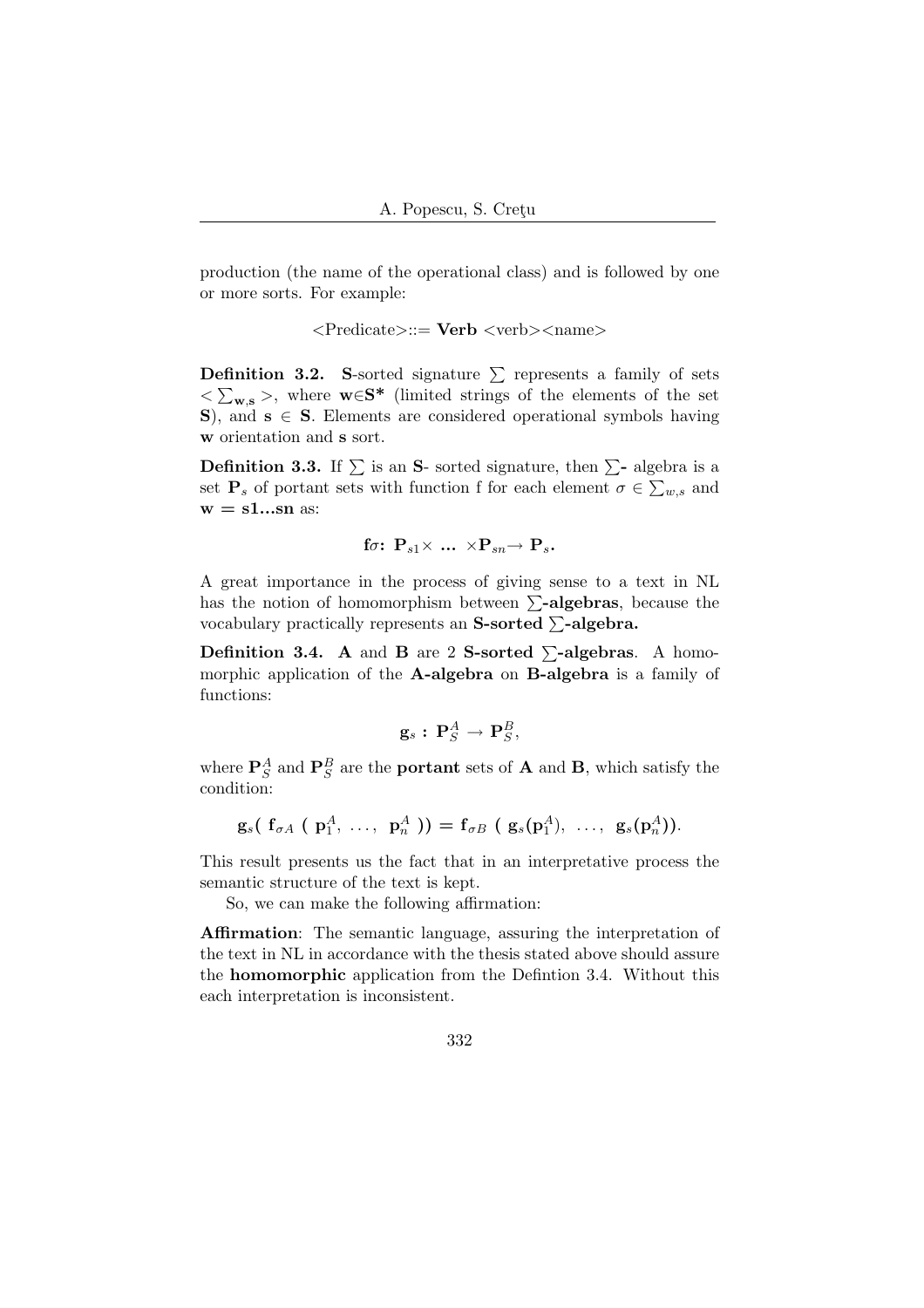### 4 The structure of the semantic language

We have already determined (in the paragraph above) the sense and the properties of the semantic language in SSI of the texts in NL in the context of the denotational approach of semantics. This language is necessary to be represented by syntax and a semantic is well-determined, so it has to be formal. The semantics of the semantic language S has to be consistent and simple in order to be expressed formally. At the same time S has to be able to express the semantics of the texts in NL. As a starting point for the process of elaboration of such a language there were used typical actions determining the significance of a part of the speech consulting the knowledge base.

The formal languages are defined specifying the types and the structures of data assured by the language, using all the types of operations with data as operators, which represent procedures used to manipulate data. Semantic language S hasn't fixed types of data. It only possesses the techniques used to identify data. An important notion from the semantic language S is the notion of syntagma. Syntagmas in linguistics are in general groups of words, which can't be reduced to the semantic values of the compounds. Syntagmas denote groups of values. In the semantic language S they have a clear sense, but the sense of syntagmas in the S language can be synthesized basing on the sense of their compounds. The semantic language S contains the following types of symtagmas:

- a) Executable syntagmas, giving a material result while executing certain strings of dynamic entities, separated by the delimitator  $\cdot$ ;";
- b) Syntagmas of the semantic networks, having elements with a typical structure

Each type presented above will be specified as:

a)  $\langle$  executable syntagma $\rangle$  ::=  $\langle$ name of syntagma $\rangle$ : $(\langle$ string of executable syntagmas>)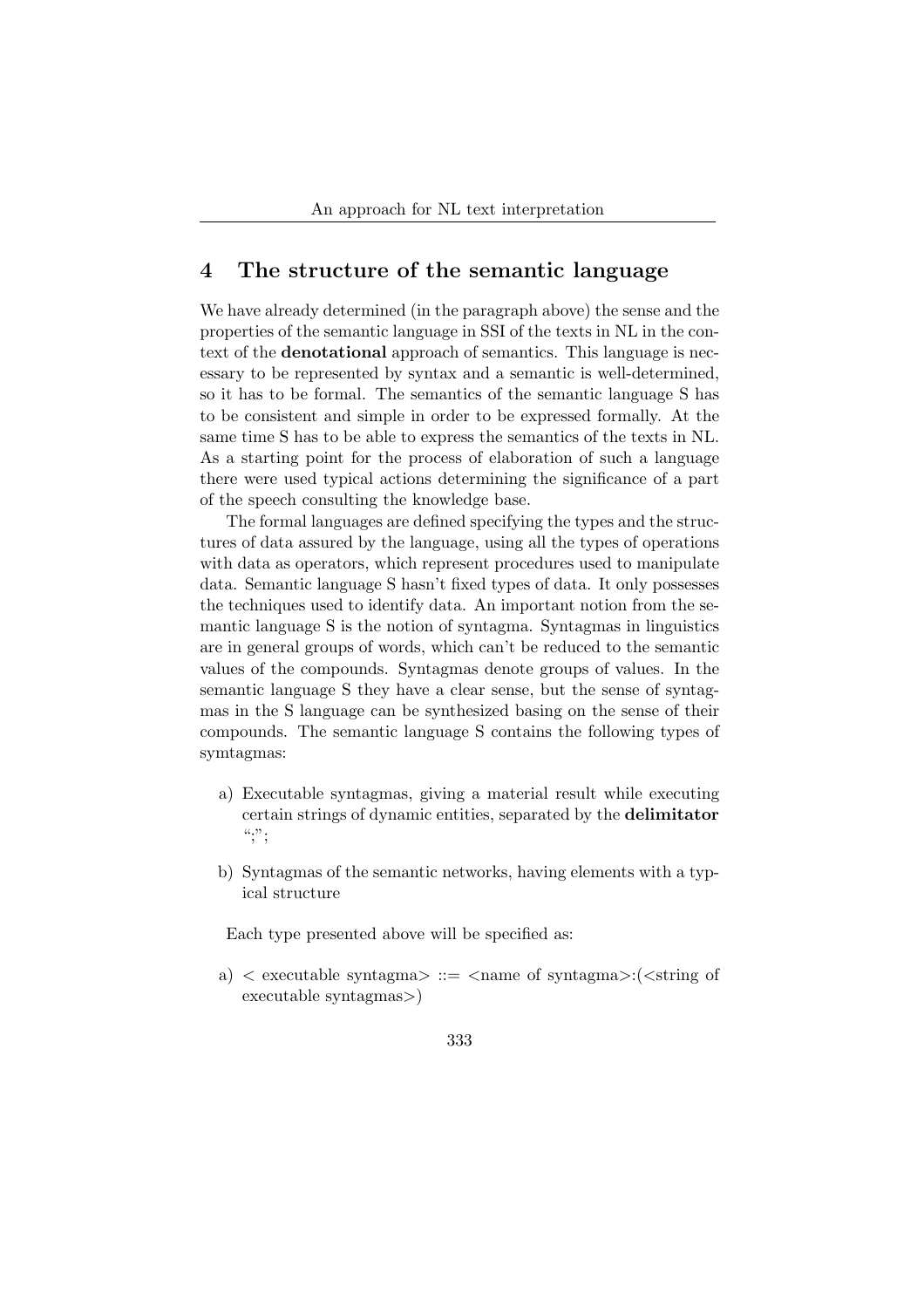```
\langle string of syntagmas \rangle ::= \langleidentificator of data\rangle | \langlestring of
\sin \theta > ; <identificator of data >
```
 $\alpha$  identificator of data  $\alpha$  ::=  $\alpha$  identificator of data without parameters  $>$  |  $\le$  dentificator of data with parameters  $>$ 

 $\leq$  identificator of data without parameters  $\geq$  ::=  $\leq$  name of syn $t\text{agma} > \{^*\}\langle \text{value} > \vert \langle \text{identity} \rangle$ 

 $\langle$ dentificator of data with parameters $\rangle$ ::= $\langle$ dentificator $\rangle$  $\langle$  $\langle$ string of parameters>)

 $\langle$  string of parameters $\rangle ::= \langle$  parameter $\rangle$  |  $\langle$  string of parameters $\rangle$ ,  $<$ parameter $>$ 

 $\langle$  parameter $\rangle$  ::=  $\langle$  identificator of data  $\rangle$ 

b)  $\langle$  sintagma semantic network $\rangle ::= \langle$  name of sintagma $\rangle$ : $\langle$  < name of executable sintagma  $>$  IN  $\lt$  string of sintagma  $>$ )

 $\langle$ string of sintagmas $\rangle$ : $=\langle$ executable syntagma $\rangle$  |  $\langle$ syntagma semantic network> | < syntagma>; <executable syntagma> |  $\langle$ string of sintagma $\rangle$ ;  $\langle$ sintagma of semantic network $\rangle$ 

 $\langle$  ame of executable syntagma $\rangle$  ::=  $\langle$  name of syntagma $\rangle$ 

 $\langle$  syntagma $\rangle$  ::= $\langle$ identificator $\rangle$ 

Examples:

(1) Identificator of data: VOCABULARY.VERB.\*

It should be interpreted as: all the verbs are identified (syntagma VERB) from sintagma VOCABULARY. The sign "\*" plays the role of the cuantificator ∀ from mathematical logic.

(2) executable syntagma: EXECUTE:(VOCABULARY.VERB.\*)

EXECUTE is the name of the executable syntagma. The result of the execution of syntagma consists of the process of finding all the verbs (specified by the identificator of data VOCABULARY.VERB\* written in parenthesis)

(3) Syntagma semantic network: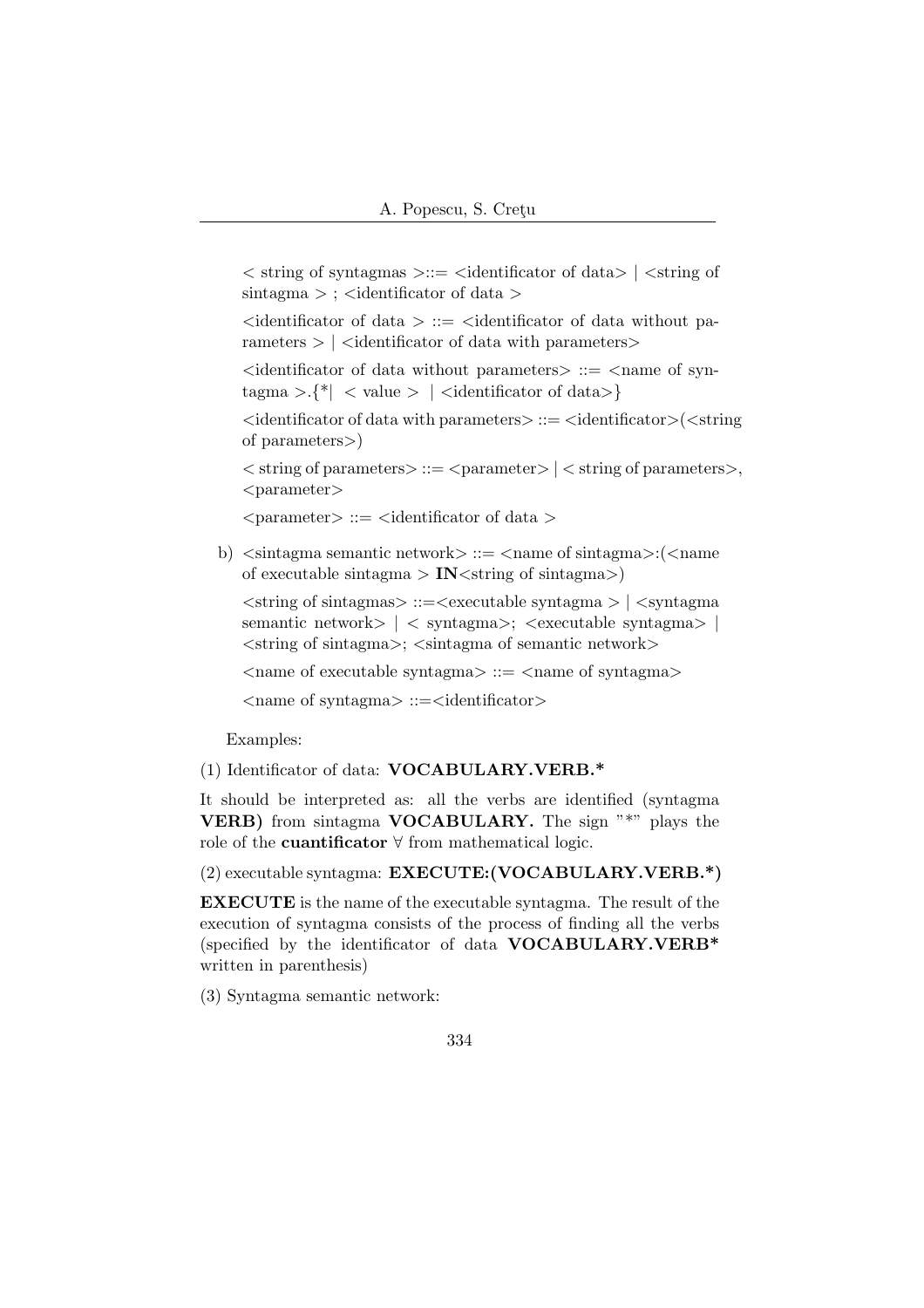CONTEXT :( NOUN IN TRANS:VOCABULARY.VERB.TRANSITIVE.\*;NOUN; NOUN: VOCABULARY.NOUN.man;ADJ; . . . ADJ:VOCABULARY.ADJECTIVE.nice;TRANS  $\lambda$ 

Semantic execution of sintagma CONTEXT take place in the following way:

Step 1. The string of syntagmas and identificators of data situated after the key-word IN are executed. In order to have access to the interior syntagmas it has to exist a name of interior syntagma identical to the name of syntagma situated before IN. If this restriction is not satisfied, then the execution of syntagma is ended.

Step 2. Contrarily, that syntagma is executed which has the name of IN specified before.

Step 3. The execution continues until there are names of interior syntagmas which can be accessed

It has to be noticed that syntagma CONTEXT might contain in interior other syntagmas CONTEXT. In this case it's valuable the rule of the nested blocks from programming languages.

Example:

The following sentences are given:

- (A) The student studies.
- (B) He turns on the computer.

The fragment above contains 2 different types of information: explicit and implicit.

Explicit information can be found using syntactic-lexical analysis. For example, 'student' is a noun, plays the role of the subject and does the action, 'he' is a personal pronoun, replacing 'student' and is used as a subject. So, the predicate of the sentence denotes the action executed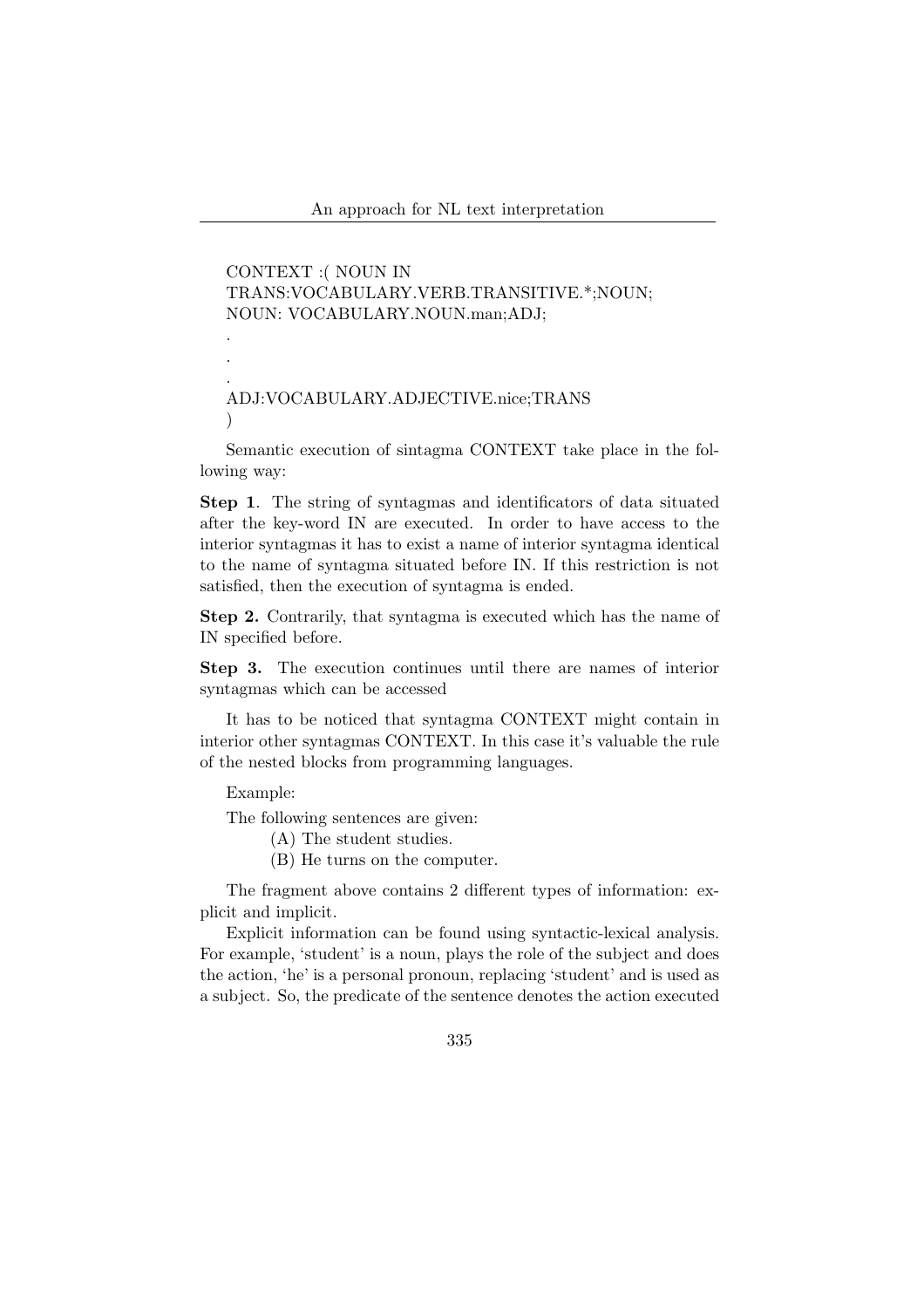by the 'student'. The last part of the analysis represents the implicit information. Semantic analysis includes both types of information. Pragmatics of the concept 'student' for Romanian will be represented so:

Site student: (morf: morph, fam: name, place: adres, studies: location, gloss1:txt;

rel pragmatica1 (intra studies, intra place, intra fam, rezult glosa1);

rel pragmatica2 (intra fam, place, rezult studies);

rel pragmatica3 (intra studies, rezult fam, place)

) morf.rg='student', morf.gender= 'm', case= $('n', a', d','g'),$ clg=clg(gender,number,case),

/morf.number='s', gloss = ' person studying in a location used for studying'/,

/morf.number='p', glossa =' all persons studying in a location used for studying – all the students'/,

gloss ='students studying in a location used for studying and their addresses';

morph:(rg, gender, number, case: txt, clg: num, glossary: txt;

rel intra rg, clg result glossary)

Commentary: The presented site describes the concept of student with its compounds. Compound 'morph' contains the morphological characteristics of the concept. It presumes that the syntagma 'morph' is already present in the knowledge base or will be defined in the same site, as it is stipulated in the example above. Syntagma "morph" contains the following compounds: rg (the generalized root of the morpheme), number, case and gender.

The compound ,,clg" represents a numeric code built upon morphological characteristics of the Romanian words..

Relations pragmatica1, pragmatica2, pragmatica3 specify semantic network edges of the concept ,,student".